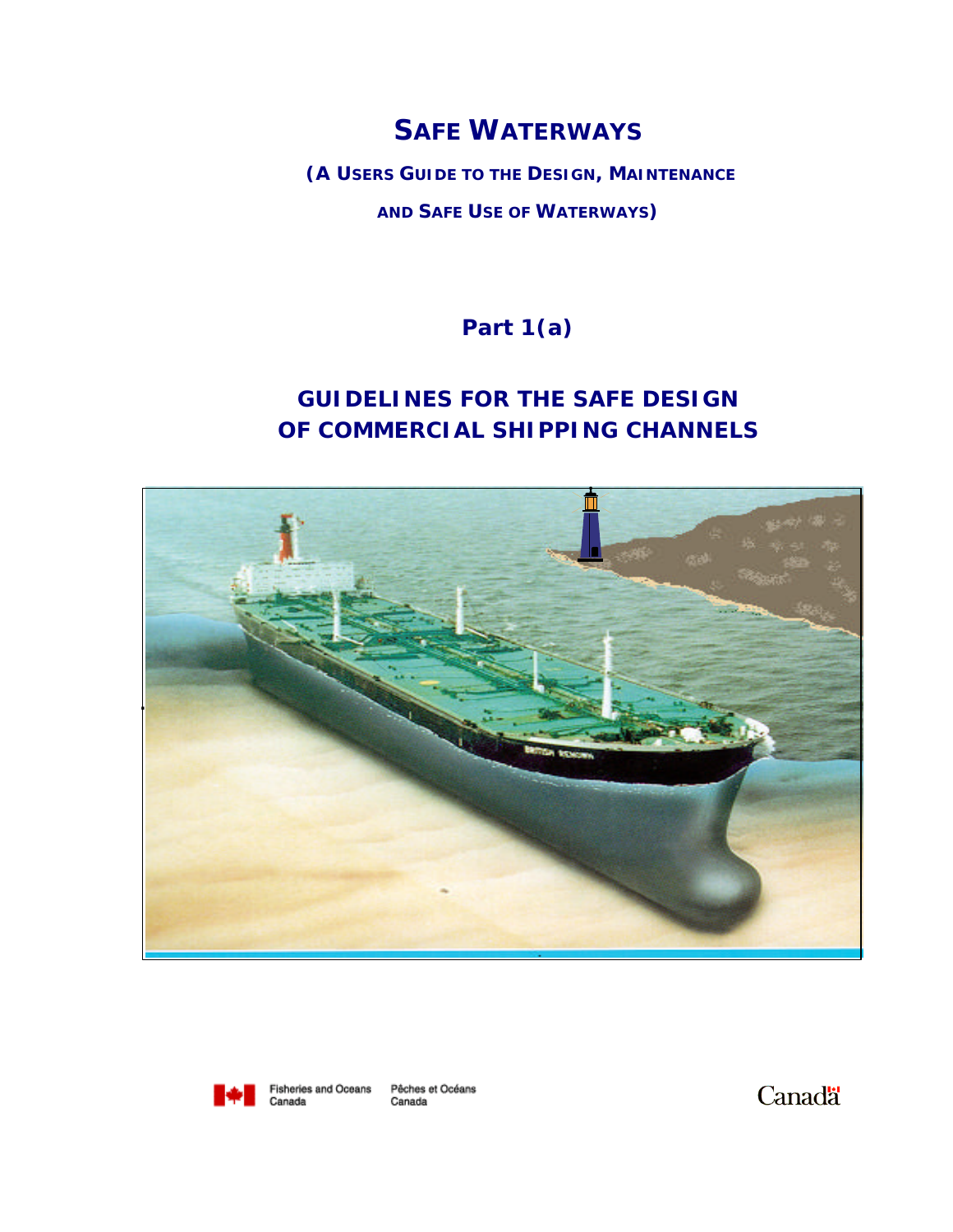## **INTRODUCTION**

In navigable waterways where the vessel traffic is expected to make use of the full water depth and width, it is necessary to ensure that a careful balance is achieved between the need to accommodate the user (thus maximising economic benefits to the industry) and the paramount need to maintain adequate safety allowances. This involves analyses and full account of the interrelations between the parameters of the vessels, the waterway and weather factors. In addition, other factors, such as frequency of siltation, maintenance requirements, availability of navigational aid, pilotage, dredgate disposal options (if dredging is considered), as well as economic and environmental impacts, all need to be considered.

This document provides planners with a set of procedures to be used when determining waterway parameters required to provide efficient manoeuvrability with no less than minimum safety margins and allowances. Procedures are set forth for the determination of channel width, depth, side slope and curvature, as well as the alignment of channels.

The guidelines have been developed for waterways utilized primarily by large traffic, such as tankers, general cargo and bulk carriers, and are not meant to replace more extensive analyses for the final channel design. As with the application of any guidelines, good judgement, experience and common sense will be required in their application.

The methods are based upon the operational requirements for ships, and the aim is to provide the conceptual requirements for safe and efficient navigation. The design procedure for each element of waterway geometry is provided in order to enable the planner to optimize the design.

For the purposes of this document, the expressions "waterway" and "channel" have the same meaning.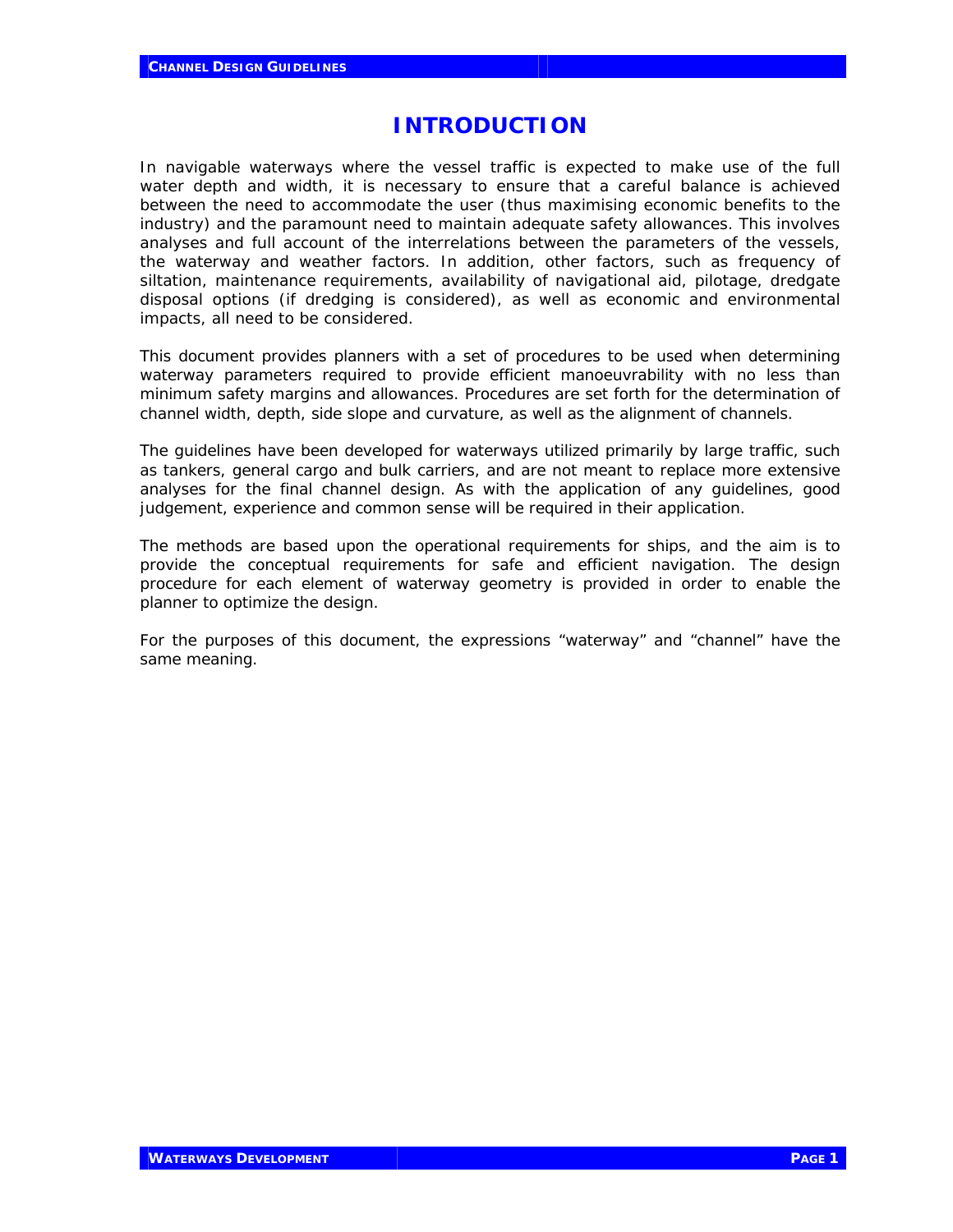# **TABLE OF CONTENTS**

| 2.2 Hydrodynamic Interaction Lane (Ship Clearance)  12 |
|--------------------------------------------------------|
|                                                        |
|                                                        |
|                                                        |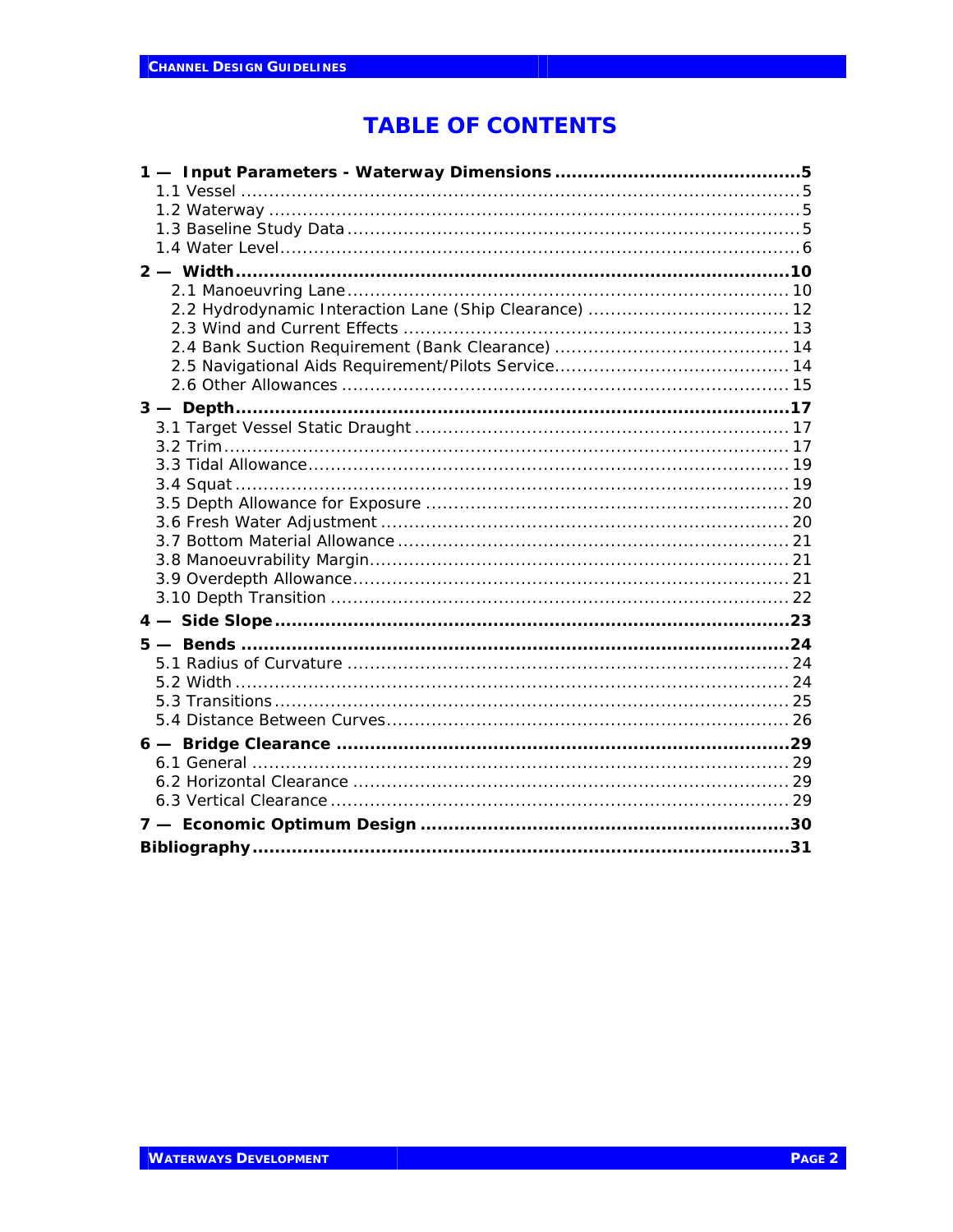# **LIST OF FIGURES**

| FIGURE 1: RELEVANT PARAMETERS FOR WATERWAY DESIGN PROCEDURES - OVERVIEW7 |  |
|--------------------------------------------------------------------------|--|
| FIGURE 2: Relevant Parameters for Waterway Design Procedures — Width  8  |  |
| FIGURE 3: Relevant Parameters for Waterway Design Procedures - Depth  9  |  |
|                                                                          |  |
|                                                                          |  |
|                                                                          |  |
|                                                                          |  |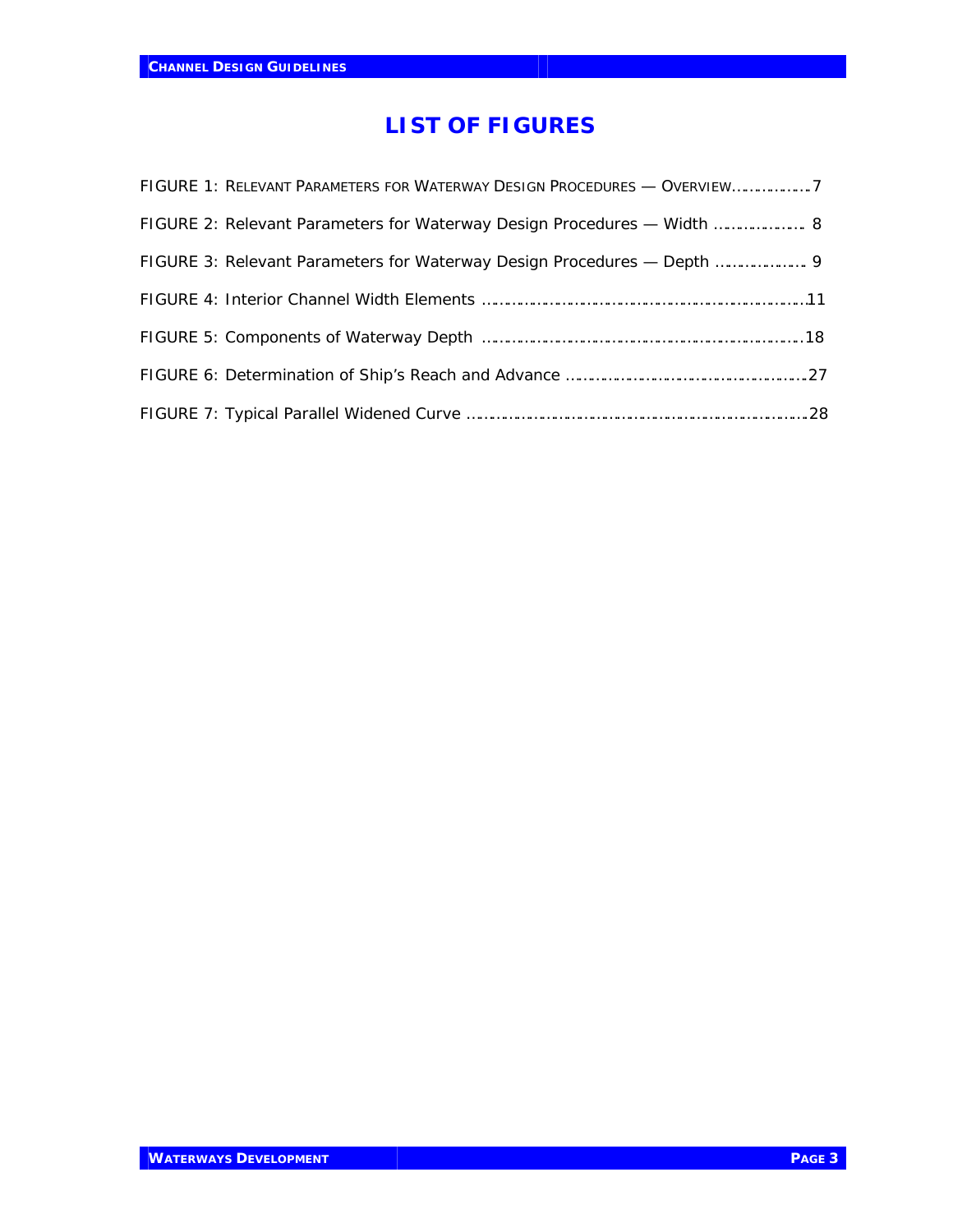# **LIST OF TABLES**

| TABLE 1: |  |
|----------|--|
| TABLE 2: |  |
| TABLE 3: |  |
| TABLE 4: |  |
| TABLE 5: |  |
| TABLE 6: |  |
|          |  |
|          |  |
|          |  |
|          |  |
|          |  |
|          |  |
|          |  |
|          |  |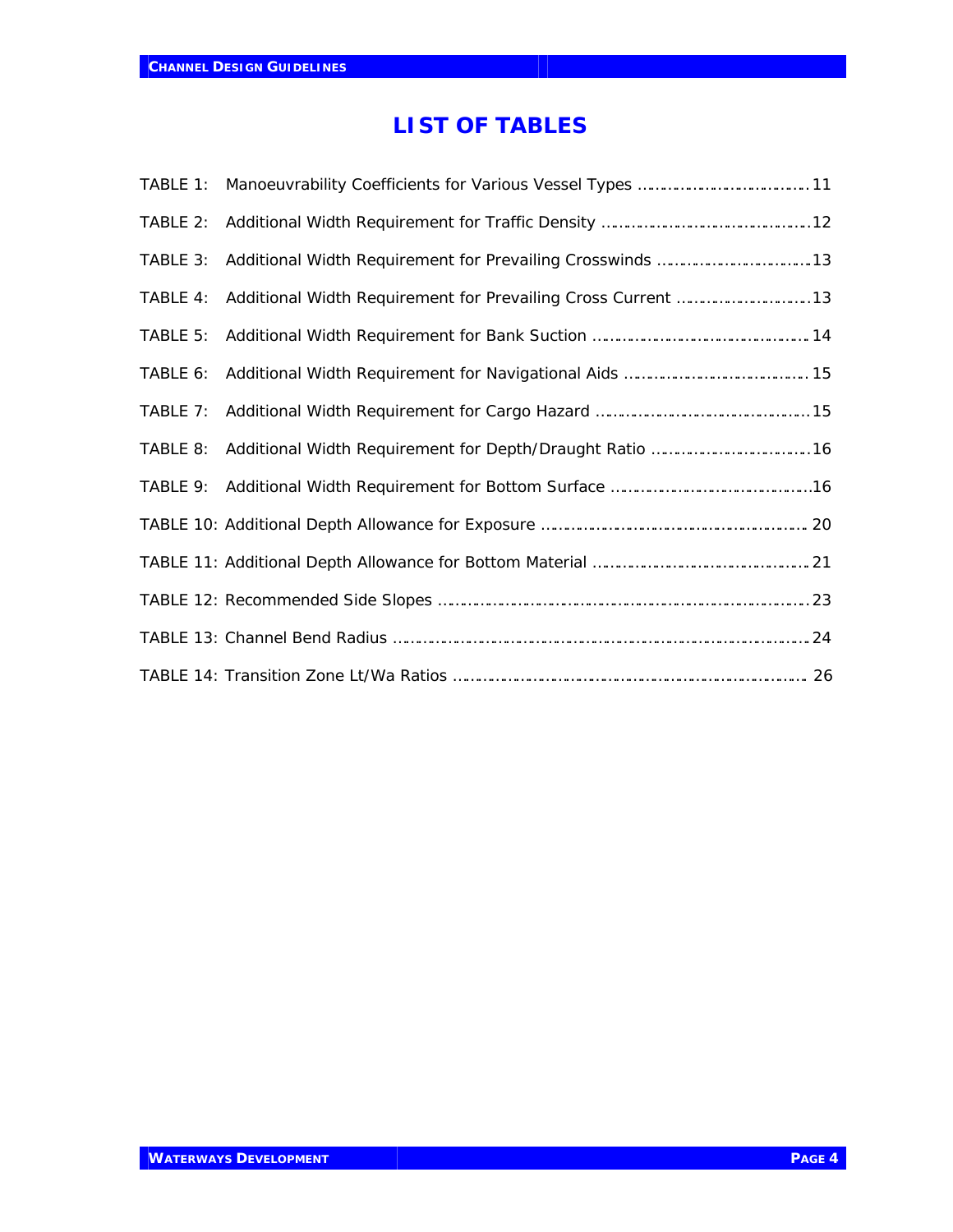## **1 — INPUT PARAMETERS - WATERWAY DIMENSIONS**

The input variables required, as a minimum, to determine the minimum waterway dimensions required for safe navigation are as follows:

## **1.1 VESSEL**

The critical component in the design of the waterway is the selection of the "target" vessel*<sup>1</sup>* . In evaluating the waterway manoeuvring parameters, the target vessel is normally the largest vessel that the waterway is expected to accommodate safely and efficiently. The parameters required for the target vessel are:

- length  $(L)$ ;
- beam  $(B)$ ;
- maximum draught (d);
- speed  $(v_s)$ ;
- manoeuvrability a qualitative determination of the vessel's manoeuvrability in comparison with other vessels; and
- traffic density the level of traffic frequenting the waterway.

### **1.2 WATERWAY**

The waterway parameters, or waterway characteristics, are determined from field programs or existing information. They are as follows:

- bottom material characteristics;
- depth;
- current velocity and direction;
- wind velocity and direction;
- wave height; and
- navigation aid/pilot service.

### **1.3 BASELINE STUDY DATA**

Input data is captured from baseline studies that are undertaken involving an analysis and evaluation of the following:

- 1. Target vessel and other deep-draught vessels using the waterway:
	- A) dimensions (length, beam, draught);
	- B) manoeuvrability and speed;
	- C) number and frequency of use; and
	- D) type of cargo handled.
- 2. Other traffic using the waterway:
	- A) types of smaller vessels and congestion; and
	- B) cross traffic.

j

<sup>&</sup>lt;sup>1</sup> There could be more than one target vessel for a waterway. There could be a target vessel for one-way or two-way traffic. Further, there could be one target vessel for width and one for depth limitations.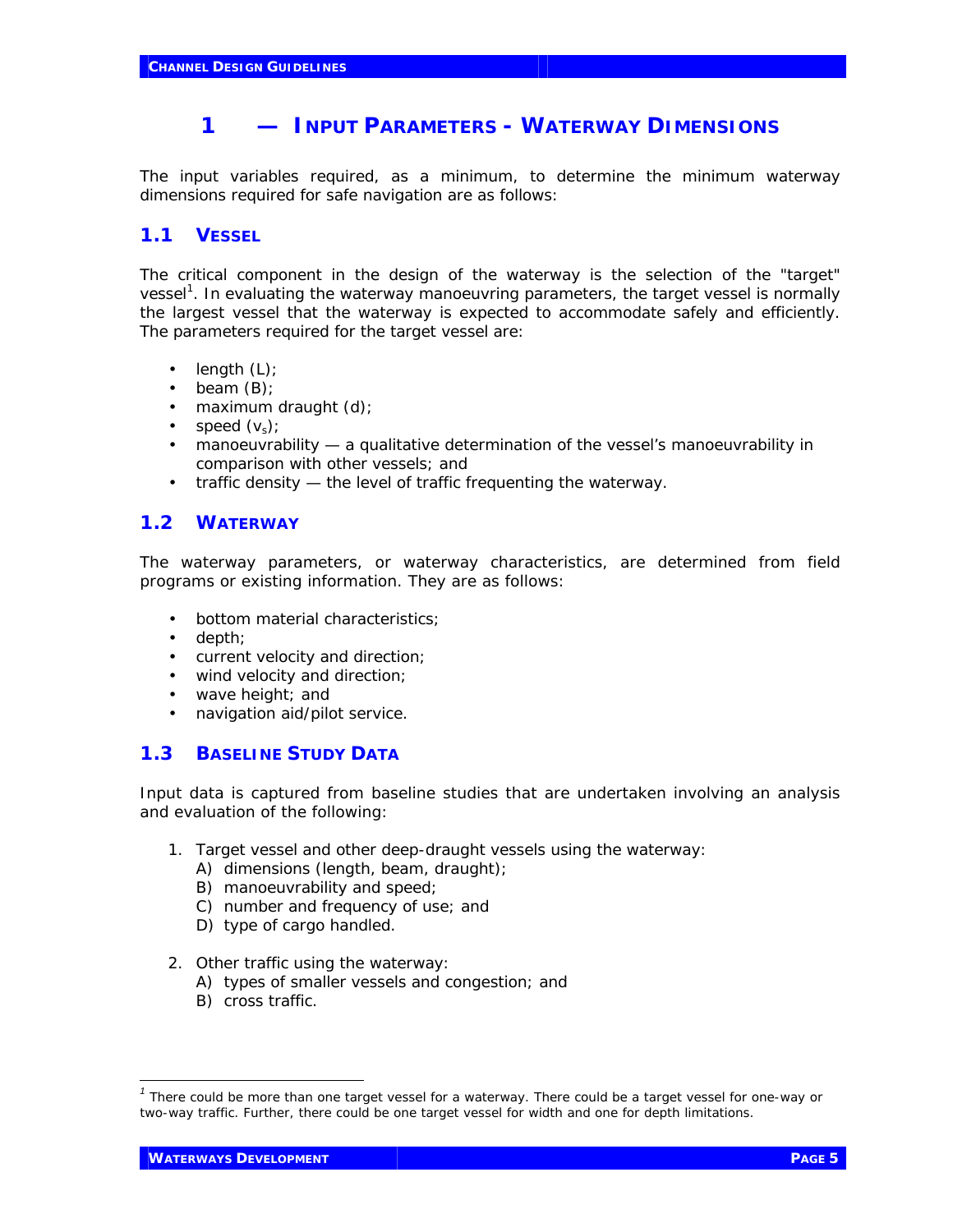- 3. Weather:
	- A) wind (velocity, direction and duration);
	- B) waves (heights, period, direction and duration);
	- C) visibility (rain, smog, fog and snow, including duration and frequency of impairment);
	- D) ice (frequency, duration and thickness); and
	- E) abnormal water levels (high or low).
- 4. Characteristics of a waterway:
	- A) currents, tidal and/or river (velocity, direction, and duration);
	- B) sediment sizes and area distribution, movement, and serious scour and shoal areas;
	- C) type of bed and bank (soft or hard);
	- D) alignment and configuration;
	- E) freshwater inflow;
	- F) tides;
	- G) salinity;
	- H) dredged material disposal areas;
	- I) temperature;
	- J) water quality;
	- K) biological population (type, density, distribution and migration);
	- L) obstructions (such as sunken vessels and abandoned structures);
	- M) existing bridge and powerline crossings (location, type and clearances);
	- N) waterway constrictions; and
	- O) submerged cables and pipelines.

The input parameters are used to develop the requirements and design considerations for channel width and depth, as demonstrated in the flow chart shown in Figure 1. Figure 2 and Figure 3 provide more detail on the width and depth parameters.

### **1.4 WATER LEVEL**

The depth of the waterway should be adequate to accommodate the deepest-draught vessel expected to use the waterway. However, this is not the case 100 percent of the time; it may be possible to schedule passage of the deepest-draught vessel during high water levels (i.e., high tide). Selection of the design draught should be based on an economic analysis of the cost of vessel delays, operation and light loading compared with construction and maintenance cost (Ref.: 1).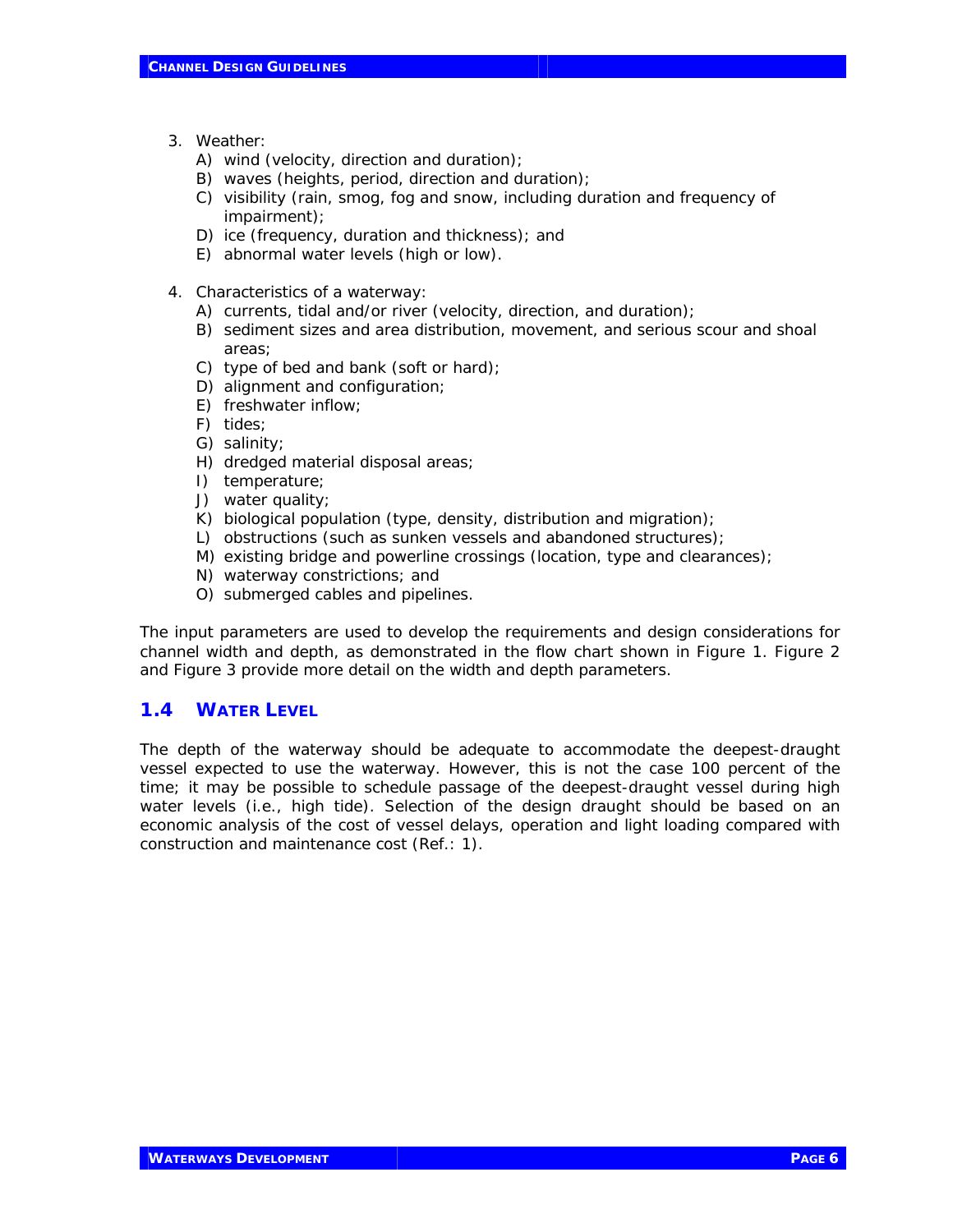

Figure 1: Relevant Parameters for Waterway Design Procedures — Overview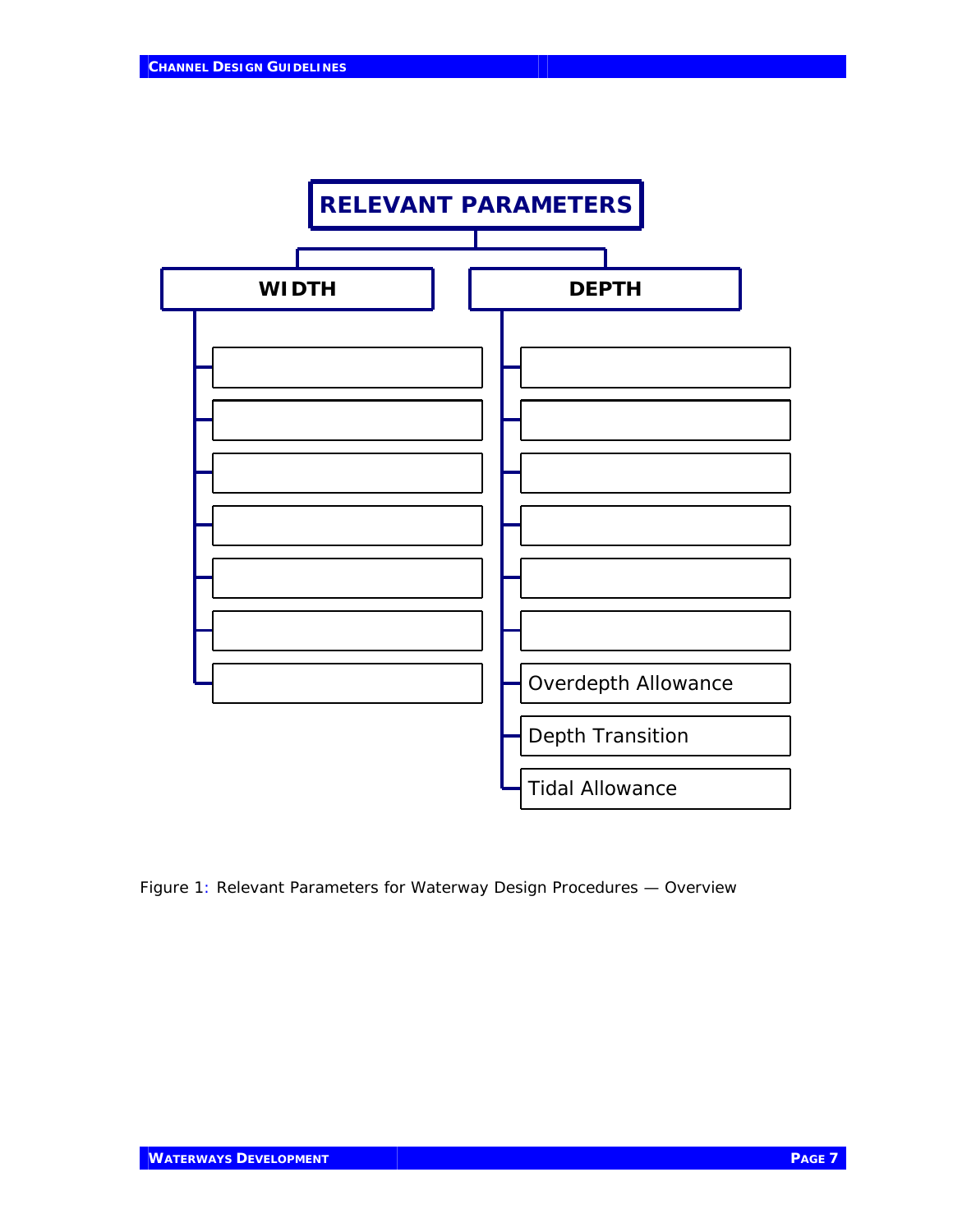#### **WIDTH PARAMETERS**

| <b>WIDTH</b>              |                                                                                                                                    |
|---------------------------|------------------------------------------------------------------------------------------------------------------------------------|
| Manoeuvring Lane          | Vessel type and size<br>Controllability                                                                                            |
| <b>Vessel Clearance</b>   | Vessel size<br>Operational Experience                                                                                              |
| <b>Bank Suction</b>       | Ratio of channel width/vessel beam<br>Ratio of channel depth/vessel draught                                                        |
| <b>Wind Effect</b>        | Vessel size, loaded or in ballast<br>Wind direction, wind speed/vessel speed<br>Vessel draught/channel depth                       |
| <b>Current Effect</b>     | Vessel size, loaded or in ballast<br>Current direction, current speed/vessel speed                                                 |
| <b>Channel with Bends</b> | Vessel size, speed, turning angle, controllability<br>Radius of curvature, sight distance<br>Curve transition and curve alignments |
| Navigational Aids/Pilot   |                                                                                                                                    |

Figure 2: Relevant Parameters for Waterway Design Procedures — Width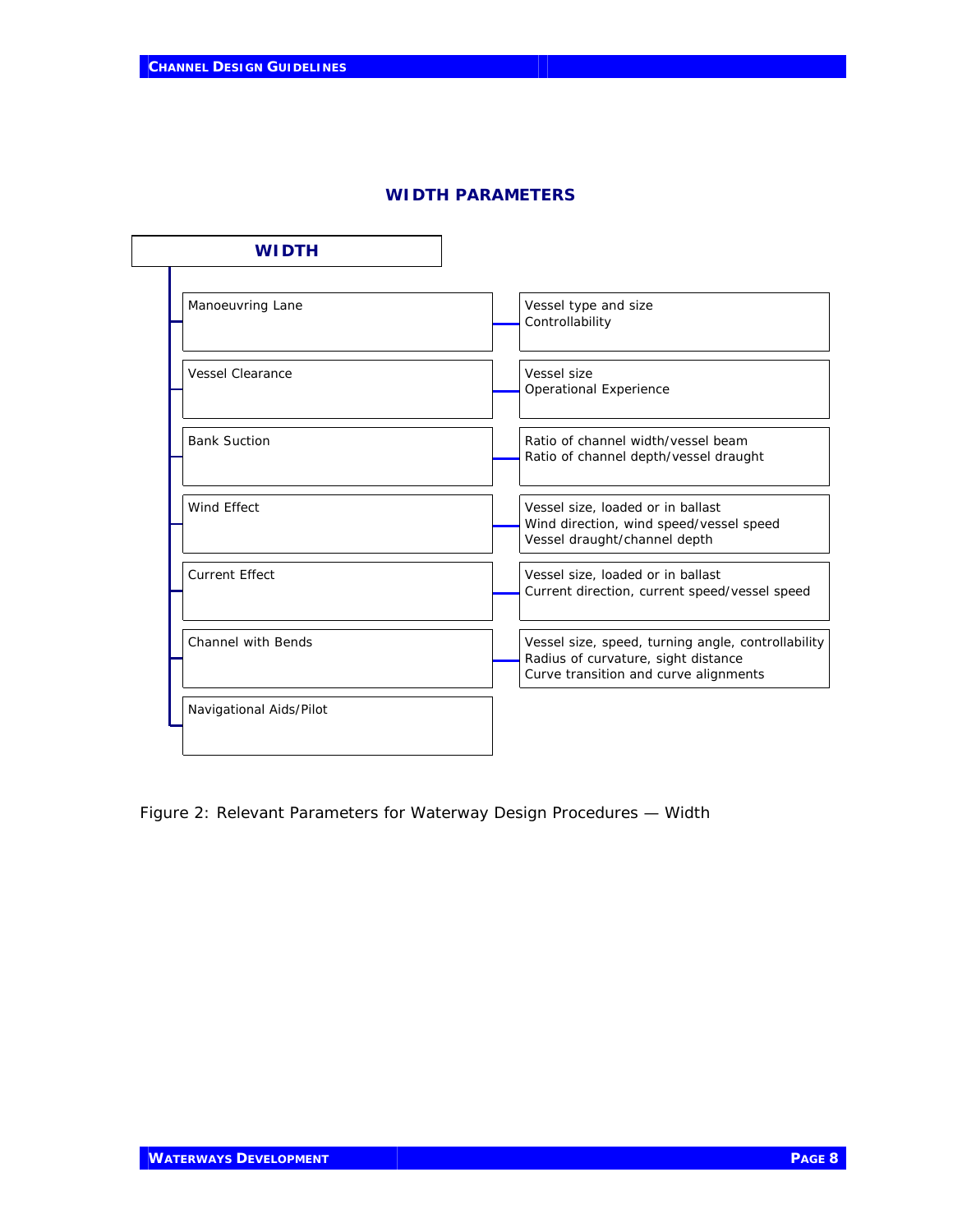| <b>DEPTH</b>              |                                                                        |
|---------------------------|------------------------------------------------------------------------|
| Draught                   | Vessel static draught                                                  |
| Trim                      | Vessel length                                                          |
| Squat                     | Vessel speed, draught<br>Channel depth, block coefficient              |
| Exposure Allowance        | Vessel size, traffic density, local wave climate                       |
| Fresh Water Adjustment    | Water salinity and vessel size                                         |
| Manoeuvrability Allowance | Channel bottom, operational character<br>Vessel speed, controllability |
| Overdepth Allowance       | Nature of channel bottom<br>Dredging tolerance and siltation           |
| Depth Transition          | Sudden changes in channel depth                                        |
| <b>Tidal Allowance</b>    | Reference datum<br>Highest and lowest level tidal window               |

#### **DEPTH PARAMETERS**

Figure 3: Relevant Parameters for Waterway Design Procedures — Depth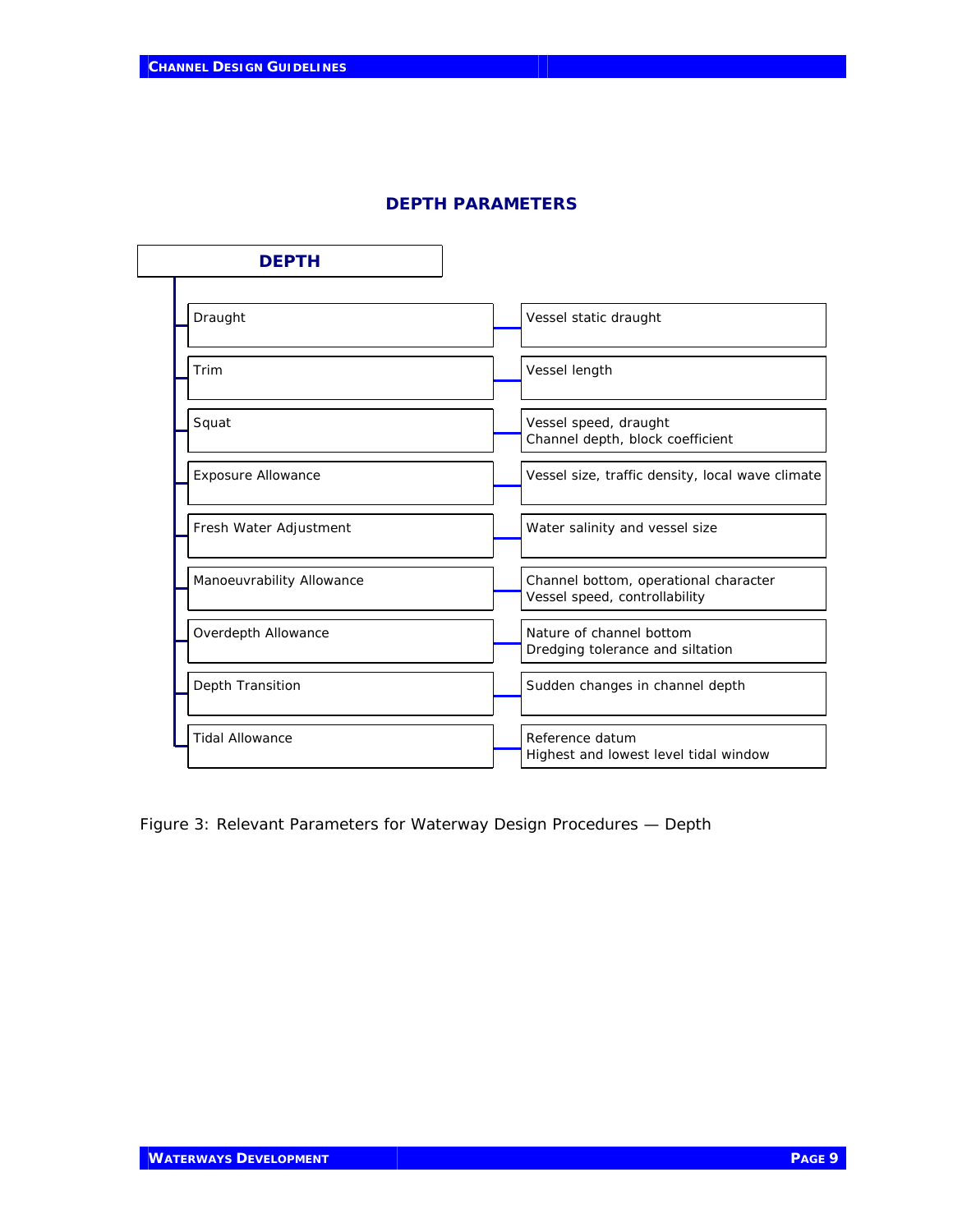# **2 — WIDTH**

This section describes the procedure for determining the channel width required in straight sections. The calculation for the channel bends is provided in Section 5 on page 24.

The basis for the variables included in the equations is the waterway target vessel. The total channel width refers to the horizontal distance measured from the toe-to-toe side slopes at the design depth. Total width is expressed as:

#### **Total Width = Design Width + Allowances**

Design Width refers to the summation of width requirements for:

- 1) ship manoeuvring;
- 2) hydrodynamic interactions between meeting and passing vessels in two-way traffic;
- 3) counteracting crosswinds and cross current;
- 4) counteracting bank suction; and
- 5) navigational aids (including **pilots**).

Allowances refer to additional width increases to compensate for bank slumping and erosion, sediment transport and deposition, as well as the type of bank material. (See Figure 4) (Ref.: 1)

#### *2.1 Manoeuvring Lane*

The manoeuvring lane is the width required to allow for the oscillating track produced by the combination of sway and yaw of the vessel. The oscillation is partly due to forces acting on a moving ship, such as directional instability and response to rudder action, and the human response to course deviations.

Manoeuvring lane widths should be calculated for the largest of the most frequently expected vessel type, and the resulting largest lane should be adopted as the required manoeuvring lane width. In some cases, depending on the traffic structure, the channel width may accommodate two-way traffic for a certain range of vessel sizes and one-way traffic for a larger range of traffic.

Frequency of channel use by vessel classes can be used to determine the probability of the width that would be required. This can also be optimised through operation of the vessel traffic services and traffic scheduling.

In the design of the manoeuvrability lane, an assessment has to be made of the target vessel manoeuvring characteristics. **Table 1** shows the assumptions used to arrive at an assessment of the vessel's manoeuvrability and the resulting lane requirements. Depending on the type of target vessel, a "manoeuvrability coefficient" is multiplied by the target vessel's beam (B) to determine the manoeuvring lane width.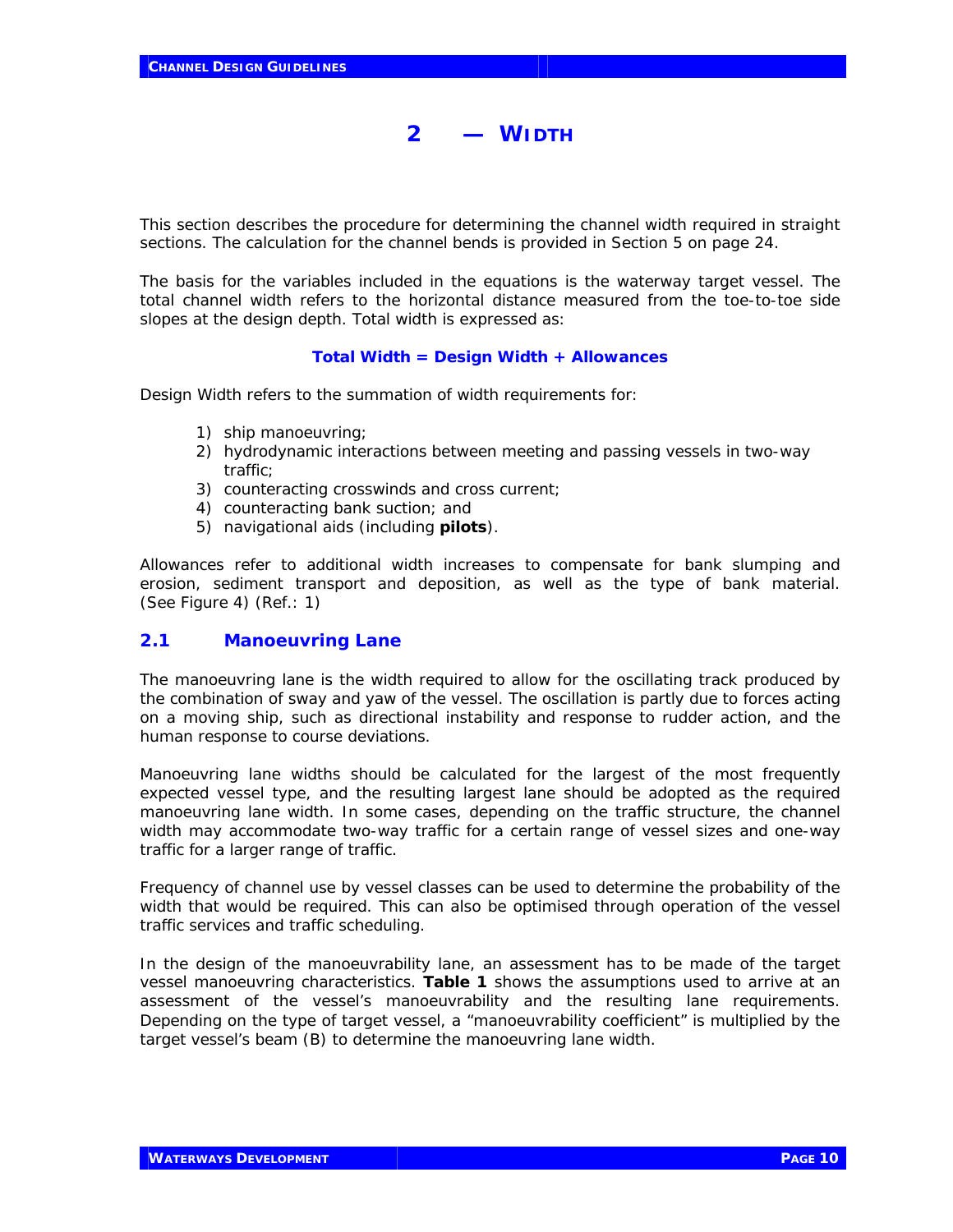

Figure 4: INTERIOR CHANNEL WIDTH ELEMENTS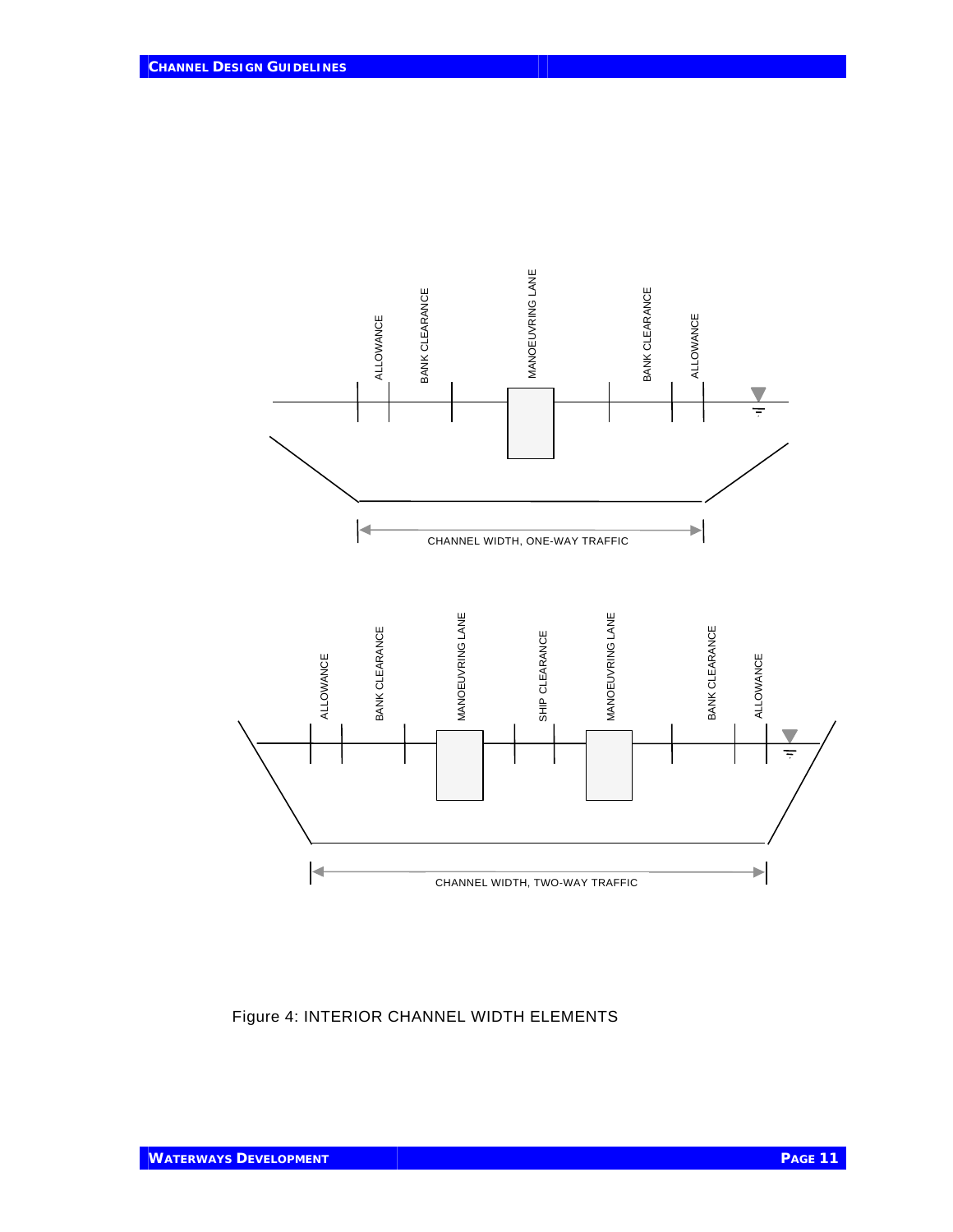| Table 1: Manoeuvrability Coefficients for Various Vessel Types <sup>2</sup> |                 |                                       |                                  |  |
|-----------------------------------------------------------------------------|-----------------|---------------------------------------|----------------------------------|--|
| <b>Vessel</b>                                                               | Manoeuvrability | <b>Manoeuvrability</b><br>Coefficient | Manoeuvring<br><b>Lane Width</b> |  |
| Naval fighting<br>vessels, Victory<br>class freighters                      | Excellent       | 1.3                                   | 1.3 B                            |  |
| Tankers, new ore<br>ships, Liberty class<br>freighters                      | Good            | 1.5                                   | 1.5B                             |  |
| Old ore ships,<br>damaged vessels                                           | Poor            | 1.8                                   | 1.8B                             |  |

*where B = target vessel beam (Ref: 1, 5, 8, 9, 12, 13)*

## *2.2 Hydrodynamic Interaction Lane (Ship Clearance)*

As two vessels pass, there are strong interaction forces between them, giving rise to path deviations and heading changes. Even though the interaction forces are quite large, the magnitudes of the path deviations and heading changes during the actual passing of the vessels are small. The real danger lies after the vessels have passed when the dynamic disturbances imparted to the vessels during passing can combine with bank effects and lead to oscillating diverging motions if not properly controlled.

The minimum hydrodynamic interaction width desired is 30 metres (100 feet). The recommended approach is:

|    | <b>Vessel Clearance</b> | $= 1 B$   | if B $>$ 30 m                                    |
|----|-------------------------|-----------|--------------------------------------------------|
| ΟR | <b>Vessel Clearance</b> | $= 30$ m. | if <b>B</b> < <b>30 m</b> (Ref.: 1, 5, 7, 9, 12) |

Encounter traffic density should also be considered in two-way traffic channels. Additional width is required for channels with heavy traffic density. The requirements for traffic density are shown below in **Table 2**.

| <b>Table 2: Additional Width Requirement for Traffic Density</b> |                          |  |
|------------------------------------------------------------------|--------------------------|--|
| Traffic Density*                                                 | <b>Width Requirement</b> |  |
| Light $(0 - 1.0$ vessel/hour)                                    | 0.0 B                    |  |
| Moderate (1.0 - 3.0 vessel/hour)                                 | 0.2 B                    |  |
| Heavy ( $>$ 3.0 vessel /hour)                                    | 0.4 B                    |  |

*\* The vessels considered exclude small craft such as pleasure and fishing vessels. The values per hour are not necessarily daily means; peak periods should be considered when analysing traffic patterns.*

 *2 For the majority of the preliminary designs for which this guideline is intended, the vessel can be assumed to have "Good" manoeuvrability*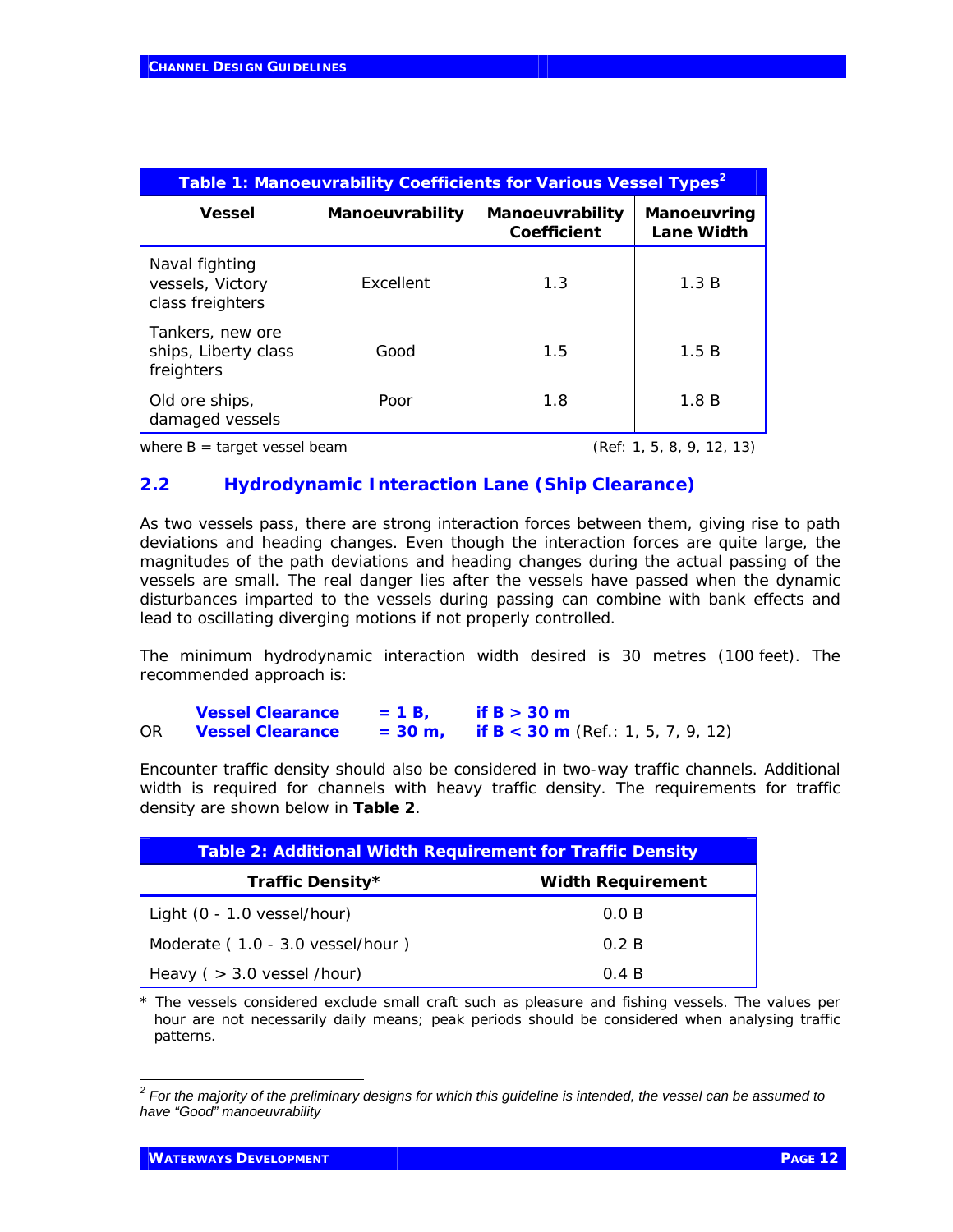#### *2. 3 Wind and Current Effects*

Wind forces on a vessel produce two effects: a sideways drift and a turning moment. The former is overcome by steering a course to counteract it, and the latter is overcome by applying a certain amount of helm. Counteracting the drift will induce vessel yaw; this requires a widening of the channel.

The degree to which wind affects a vessel depends on the relative direction of the wind, the ratio of wind speed to vessel speed, the depth to draught ratio and whether the vessel is loaded or in ballast.

Winds from the bow are generally not a concern for wind speeds less than 10 times the vessel speed. However, winds become a greater concern as the wind shifts abeam. The maximum effect occurs perpendicular to the ship's beam.

The yaw angle caused by wind is most severe for a vessel in ballast. Therefore, it is the ballast condition that is used to determine the additional channel width required for wind effects. The width requirement for wind effects is shown in **Table 3** below.

| <b>Table 3: Additional Width Requirement for Prevailing Crosswinds</b> |                                              |       |       |
|------------------------------------------------------------------------|----------------------------------------------|-------|-------|
| <b>Wind Severity</b>                                                   | Width Requirement for vessel Manoeuvrability |       |       |
|                                                                        | Excellent                                    | Good  | Poor  |
| Low $(< 15$ knots)                                                     | 0.0 B                                        | 0.0 B | 0.0 B |
| Moderate (15-33 knots)                                                 | 0.3 B                                        | 0.4 B | 0.5B  |
| Severe $($ > 33 knots)                                                 | 0.6 B                                        | 0.8 B | 1.0 B |

*where B = "target" vessel beam (Ref: 5, 8, 13)*

The influence of cross current on a vessel principally follows similar requirements as those for crosswinds, as shown in **Table 4** below.

| <b>Table 4: Additional Width Requirement for Prevailing Cross Current</b> |                                                 |       |       |
|---------------------------------------------------------------------------|-------------------------------------------------|-------|-------|
| <b>Current Severity</b>                                                   | Width Requirement for vessel<br>Manoeuvrability |       |       |
|                                                                           | Excellent                                       | Good  | Poor  |
| Negligible ( $<$ 0.2 knots)                                               | 0.0 B                                           | 0.0 B | 0.0 B |
| Low (0.2 - 0.5 knots)                                                     | 0.1 B                                           | 0.2 B | 0.3 B |
| Moderate (0.5 - 1.5 knots)                                                | 0.5B                                            | 0.7 B | 1.0 B |
| Severe $($ > 1.5 knots $)$                                                | 0.7 B                                           | 1.0 B | 1.3 B |

*where B = "target" vessel beam (Ref: 5, 8, 13)*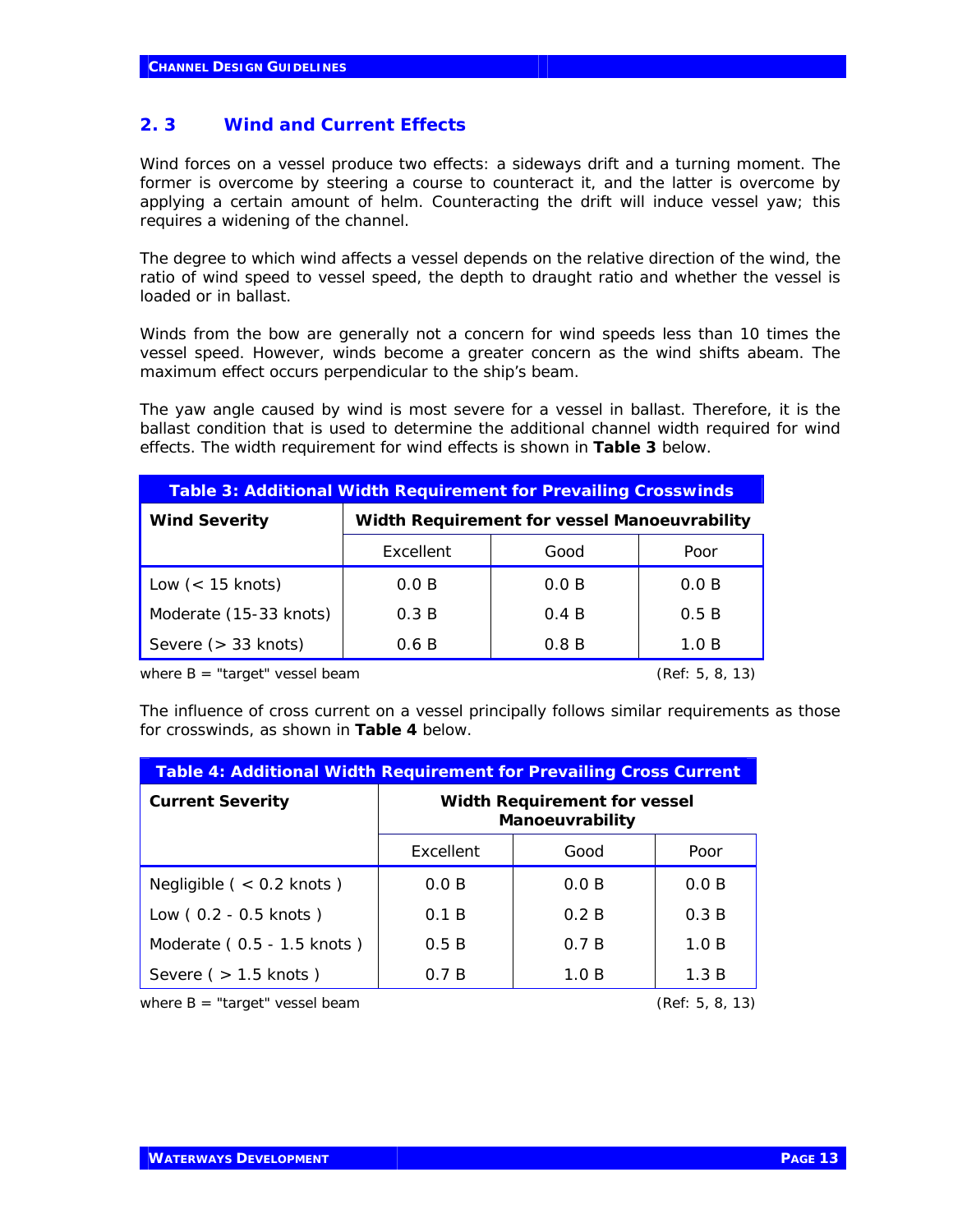## *2.4 Bank Suction Requirement (Bank Clearance)*

When a ship moves through water, the water is displaced at the bow and transported back around the hull to fill the void behind the stern. Flow-produced lateral pressures are balanced when the ship is proceeding in an open channel or on the centre-line of a symmetrical channel. However, when the ship is moving parallel to, but off the channel centre-line, the forces are asymmetrical resulting in a yawing moment. The yawing moment is produced by the building of a wave system between the bow and the near channel bank. Behind this bow wave, the elevation of the water between the vessel and the near bank is less than between the vessel and the centre-line of the channel with a force being produced tending to move the stern toward the near bank. This effect is called bank suction and increases directly with the distance the sailing line is from the centre-line of the channel.

The magnitude of the bank suction effect is influenced by a number of factors:

- 1. The distance of the vessel from the bank—theory and tests indicate that the magnitude of the lateral force varies approximately as a function of the cube of the distance.
- 2. The magnitude of the forces increases with decreasing depth/draught ratios and increasing speed.
- 3. Studies also indicate that the ratio of bank height/channel depth has considerable impact on bank effects. Bank suction forces reduce rapidly as the ratio decreases. Shallower bank slopes also help to reduce bank effects.

As for the assessment of the manoeuvring lane width, the determination of the bank suction requirement is a function of the vessel manoeuvrability, speed, wind and current. It is also a function of the bank material. **Table 5** is a guide for the determination of the bank suction requirements.

| <b>Table 5: Additional Width Requirement for Bank Suction</b> |                                     |        |       |
|---------------------------------------------------------------|-------------------------------------|--------|-------|
| Vessel Manoeuvrability <sup>3</sup>                           | <b>Width Requirement - Severity</b> |        |       |
|                                                               | Low                                 | Medium | High  |
| Excellent                                                     | 0.5B                                | 0.75 B | 1.0 B |
| Good                                                          | 0.75B                               | 1.0 B  | 1.25B |
| Poor                                                          | 1.0 B                               | 1.25 B | 1.5 B |

*where B = "target" vessel beam (Ref: 1, 9, 12)*

## *2.5 Navigational Aids Requirement/Pilots Service*

The determination of the navigational aids requirements is a function of the complexity of the channel and the navigational aids provided along its length. If, for example, the navigational aids are spaced such that the ship's Captain/Pilot can visually ascertain the channel dimensions through the use of ranges and buoys, then no additional width is required. Therefore, the development of the channel dimensions and the placements of

1

<sup>3</sup> *See Table 1 for indication of the manoeuvrability characteristics of vessels.*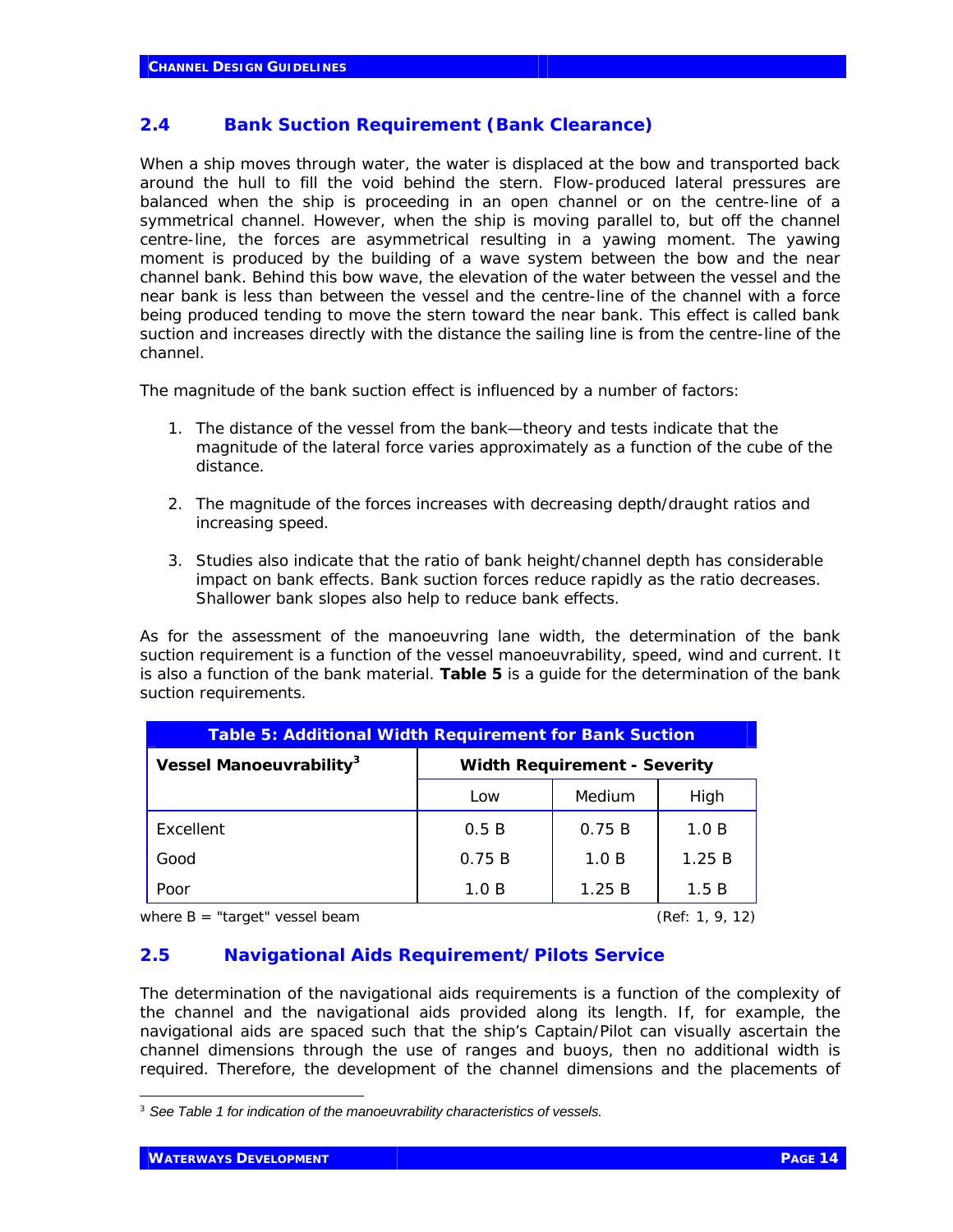aids should be undertaken concurrently. **Table** shows the additional width requirements according to the status of navigational aids. This table also includes the **availability of pilots** which will have a definite influence on the additional width requirement.

| <b>Table 6: Additional Width Requirement for Navigational Aids</b> |                          |  |
|--------------------------------------------------------------------|--------------------------|--|
| <b>Navigational Aids</b>                                           | <b>Width Requirement</b> |  |
| Excellent                                                          | 0.0 B                    |  |
| Good                                                               | 0.1 B                    |  |
| Moderate with infrequent poor visibility                           | 0.2 B                    |  |
| Moderate with frequent poor visibility                             | 0.5B                     |  |

### *2.6 Other Allowances*

The previous topics cover the major concerns with the design of the channel width. There are, however, additional items that should be considered in the assessment of the required width of the channel.

#### *Vessel Cargo*

In this day of environmental consciousness, the designer should consider the vessel cargo as part of the evaluation of waterway safety and the associated risks. For instance, if the majority of the traffic is crude versus bulk grain, the designer should provide a channel width that makes the chance of grounding or interaction a rare event with an annual probability of occurrence of 1 x 10-5. The present approach is to address this issue through the use of navigational aids. **Table 7** shows the requirement for type of cargo for a onelane channel.

| <b>Table 7: Additional Width Requirement for Cargo Hazard</b> |                          |
|---------------------------------------------------------------|--------------------------|
| Cargo hazard level                                            | <b>Width Requirement</b> |
| Low                                                           | 0.0 B                    |
| Medium                                                        | 0.5B                     |
| High                                                          | 1.0 B                    |

#### *Depth of the Waterway*

Sufficient channel depth is required to maintain vessel manoeuvrability. A simple way to account for this is to set a minimum value for water depth/draught ratio. In many parts of the world, a value of 1.10 has become acceptable, although a value of 1.15 is also often used. The closer the ratio is to unity, the more directionally stable (i.e., difficult to alter course) is the ship and, consequently, the more sluggish its response. It is usual practice to allow for this by increasing channel width. The width requirement for the depth/draught ratio is shown in **Table 8**.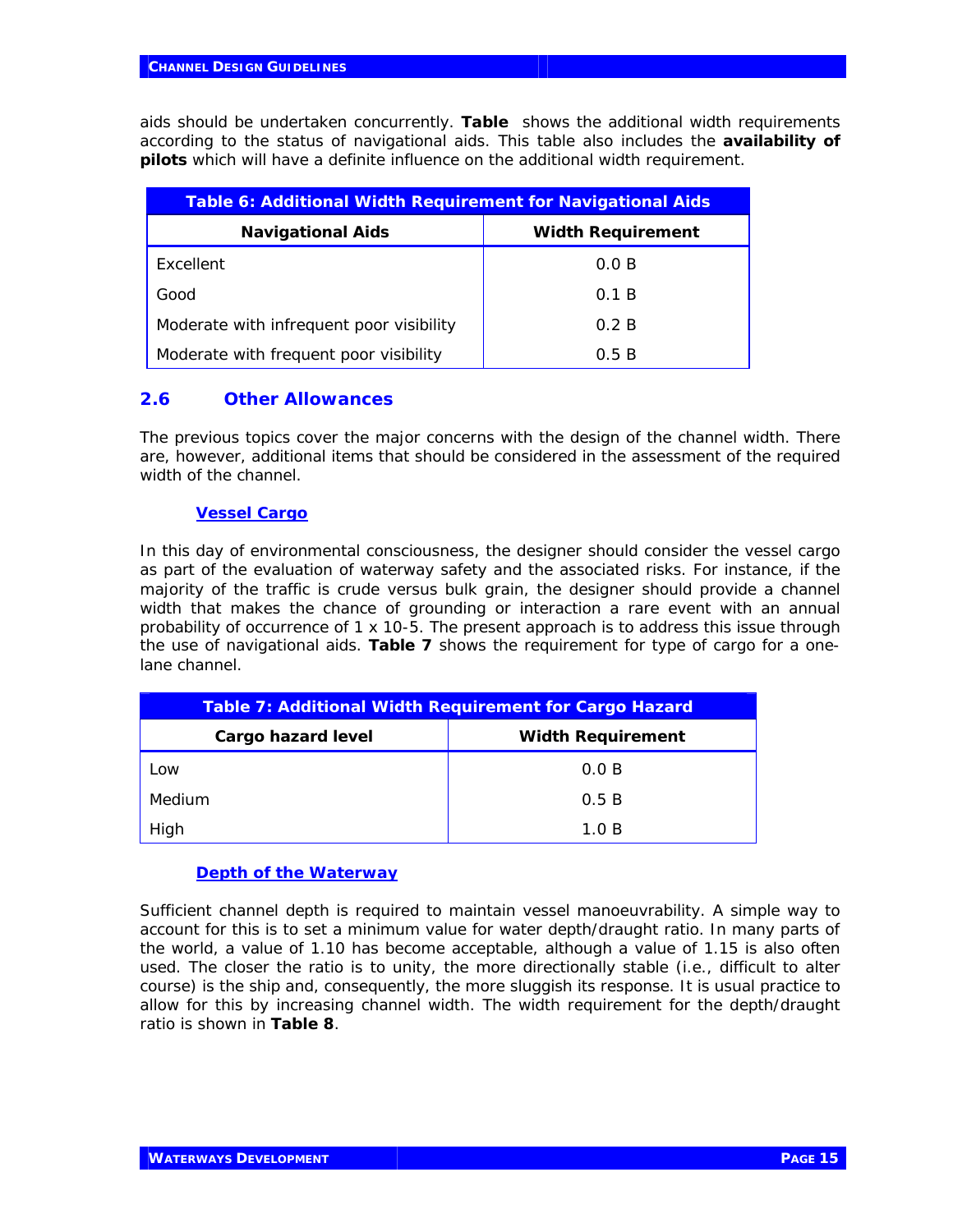| Table 8: Additional Width Requirement for Depth/Draught Ratio |                          |
|---------------------------------------------------------------|--------------------------|
| Depth/Draught Ratio (D/d)                                     | <b>Width Requirement</b> |
| D/d > 1.50                                                    | 0.0 B                    |
| $1.15 \le D/d \le 1.50$                                       | 0.2 B                    |
| D/d < 1.15                                                    | 0.4 B                    |

#### *Channel Bottom Surface*

The effect of bottom surface is important only in shallow waterways. If the depth is more than 1.5 times the draught of the design ship, no additional width is needed. A guide for the bottom surface requirements is shown in **Table 9**.

| Table 9: Additional Width Requirement for Bottom Surface |                          |           |
|----------------------------------------------------------|--------------------------|-----------|
| <b>Bottom Surface</b>                                    | <b>Width Requirement</b> |           |
|                                                          | D/d > 1.5                | D/d < 1.5 |
| Smooth and soft                                          | 0.0 B                    | 0.1 B     |
| Smooth or sloping and hard                               | 0.0 B                    | 0.1 B     |
| Rough and hard                                           | 0.0 B                    | 0.2 B     |

#### *Night Time Transit and Fog Effect*

The effect of vessel visibility in the channel is another parameter that needs to be qualitatively evaluated by the designer. The designer should take into consideration the number of fog free days when considering channel width requirements. With the development of global positioning systems and differential global positioning systems to enhance the reliance of vessel navigation, this parameter may be of lesser importance.

#### *Vessel Speed*

The vessel speed is another parameter to be considered in the width design. However, this parameter is of minor importance since the suggested additional width is 0.1 B for speeds higher than 12 knots. For that reason, it was not included in the width calculation software. This does not mean, however, that it should be systematically ignored; specific site conditions may suggest otherwise.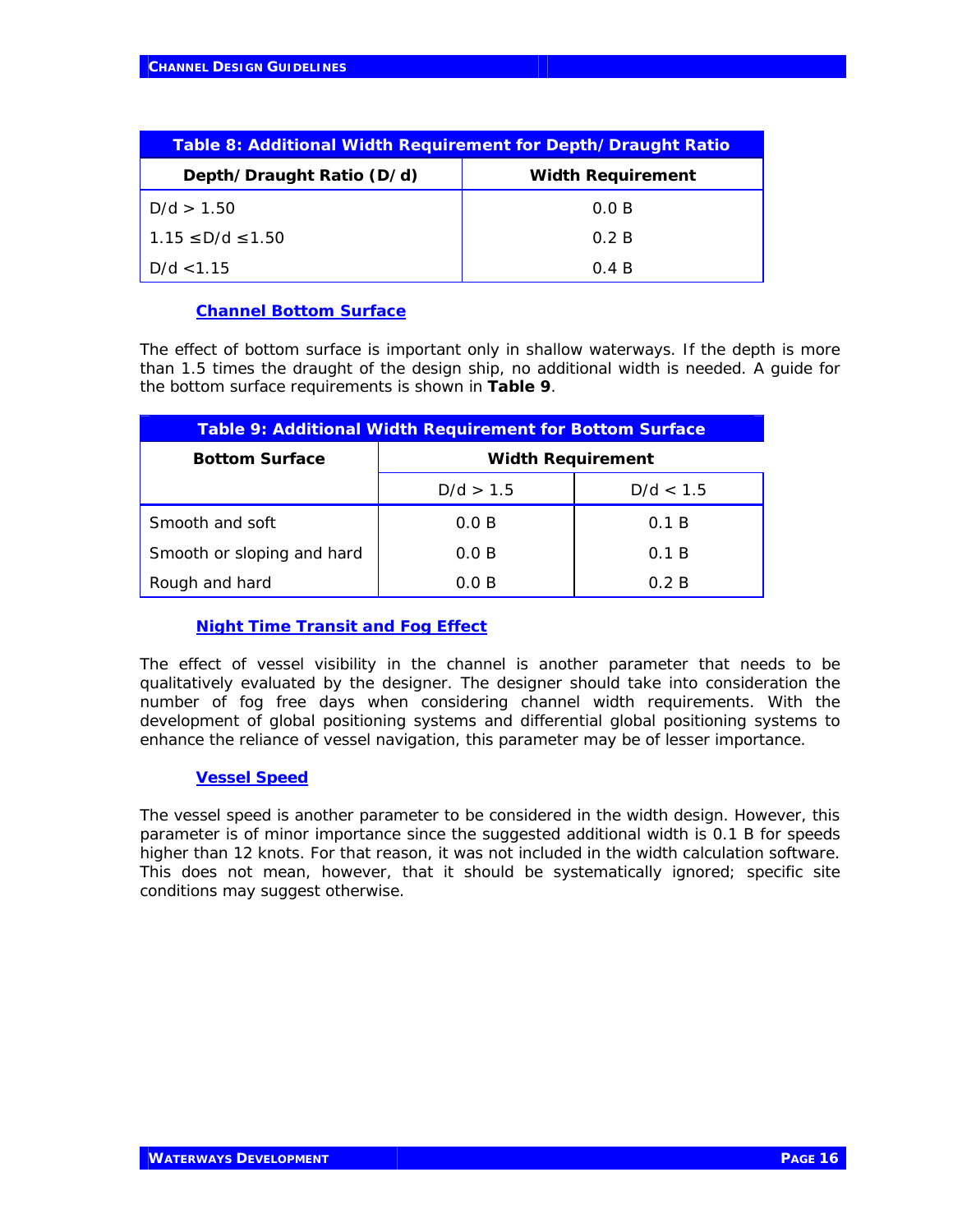## **3 — DEPTH**

Minimum Waterway Depth for safe navigation is calculated from the sum of the draught of the design vessel as well as a number of allowances and requirements as seen in the following formula:

Actual Waterway Depth*<sup>4</sup>* Target Vessel Static Draught + Trim + Squat + Exposure Allowance + Fresh Water Adjustment + Bottom Material Allowance + Overdepth Allowance + Depth Transition - Tidal Allowance, (see Figure 5: Components of Waterway Depth)

Project (Advertised) Waterway Depth = Waterway Depth - Overdepth Allowance

In addition to the factors affecting Waterway Depth included in this section, others that should also be taken into account include:

- the effect of currents in the waterway;
- the effect of water levels in the waterway and adjoining water bodies, by such changes as river flow and wind set up;
- environmental effects; and
- limiting depths elsewhere in the waterway.

In the determination of the design draught, it should be realised that the depth does not necessarily have to be available 100 percent of the time. This may require the deepestdraught vessel to schedule passage during high water levels. Selection of the design depth should be based on an economic analysis of the cost of vessel delays, operation and light load, compared with construction and maintenance costs.

## **3.1 TARGET VESSEL STATIC DRAUGHT**

The draught of the target vessel that will be using the waterway is based on the anticipated ship traffic for the proposed waterway. These dimensions are selected by an economic evaluation of the ship traffic for the waterway.

#### **3.2 TRIM**

Trim is generally defined as the longitudinal inclination of a ship, or the difference in draught from the bow to the stern. It is controlled by loading. In general, at low speed, a ship underway will squat by the bow. The practice is to counteract this squat by trimming the ship by the stern when loading. The rule of thumb is to provide an allowance of 0.31 m to account for trim in waterway design (Ref.: 5,9).

The normal approach for a vessel is to assume a trim rate of 3"/100 ft of length or 0.25 m/100 m (Ref.: 3,5,9).

 *4 In the application of the formula, a decision should be made as to whether the trim and squat values should be added. In the standard case only, the squat value is used to determine the "actual channel depth."*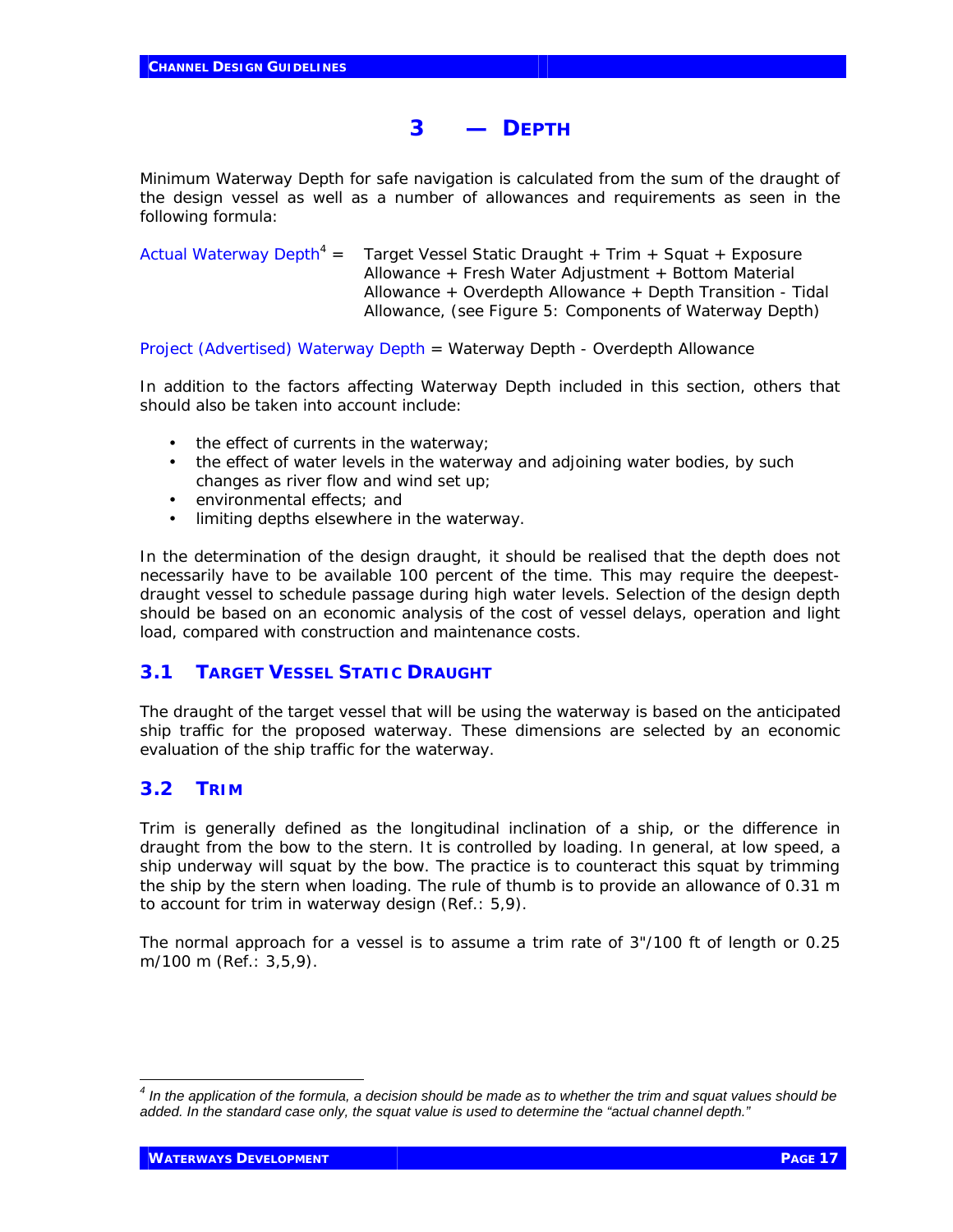

Figure 5: Components of Waterway Depth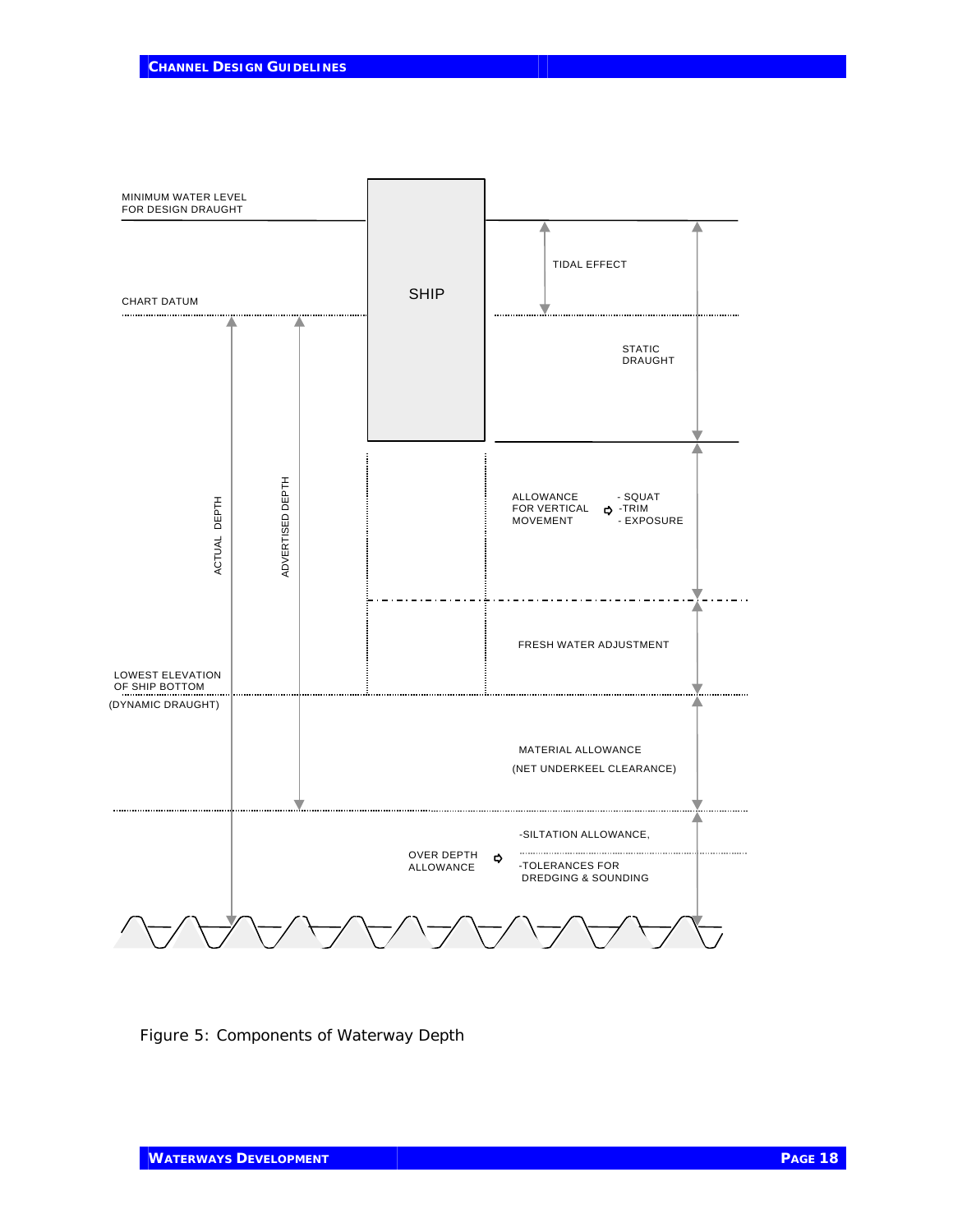#### **3.3 TIDAL ALLOWANCE**

The selection of an allowance for tidal effect should be derived from examination of a statistically significant sample of tidal records during the navigation season to determine to what extent tidal height above the chart datum should be included as part of the normally available water depth. The allowance selected should give the required level of waterway availability based on tidal scheduling determined through optimization analysis.

#### **3.4 SQUAT**

Squat refers to the increase of a ship's draught as a result of its motion through water. It is a hydraulic phenomenon whereby the water displaced creates an increase in current velocity past the moving hull causing a reduction in pressure resulting in a localised reduction of the water level and, consequently, in a settling of the vessel deeper in the water. For various reasons—having to do with hull design, trim and other physical and operational factors—squat may be different at the fore and aft.

Recently, a new equation was developed on the basis of extensive research by Waterways Development to specifically target commercial waterways with vessel traffic and conditions representative of most major Canadian waterways. This equation takes into account the vessel beam in relation to the channel width, contrary to earlier equations that supposed infinite width. This new parameter is of importance since most Canadian waterways have limited width. The equation, known as Eryuzlu Equation  $# 3$  (Ref.: 4, this reference is attached to this manual as Appendix 4), is therefore recommended as the one providing the most reliable results in waterways of limited dimensions. The equation is written as follows:

$$
Z(d/D^2) = a[v_s / \sqrt{gd}]^b [D/d]^c F_w
$$

where:

 $Z = square$ ;  $d =$  vessel draught;  $D =$  channel depth;  $v_s$  = vessel speed;  $q =$  gravity acceleration;  $W =$  channel width;  $B = v$ essel beam; and  $F_w$  = channel width factor. With  $F_w = 1$ , where  $W > 9.61$  B; a, b, c are common coefficients:  $a = 0.298$ ,  $b = 2.289$ ,  $c = -2.972$ 

$$
F_w = \frac{3.1}{\sqrt{W/B}}
$$
, where W < 9.61 B; and

The equation is non-dimensional and therefore, can be used universally with any system of measurement units.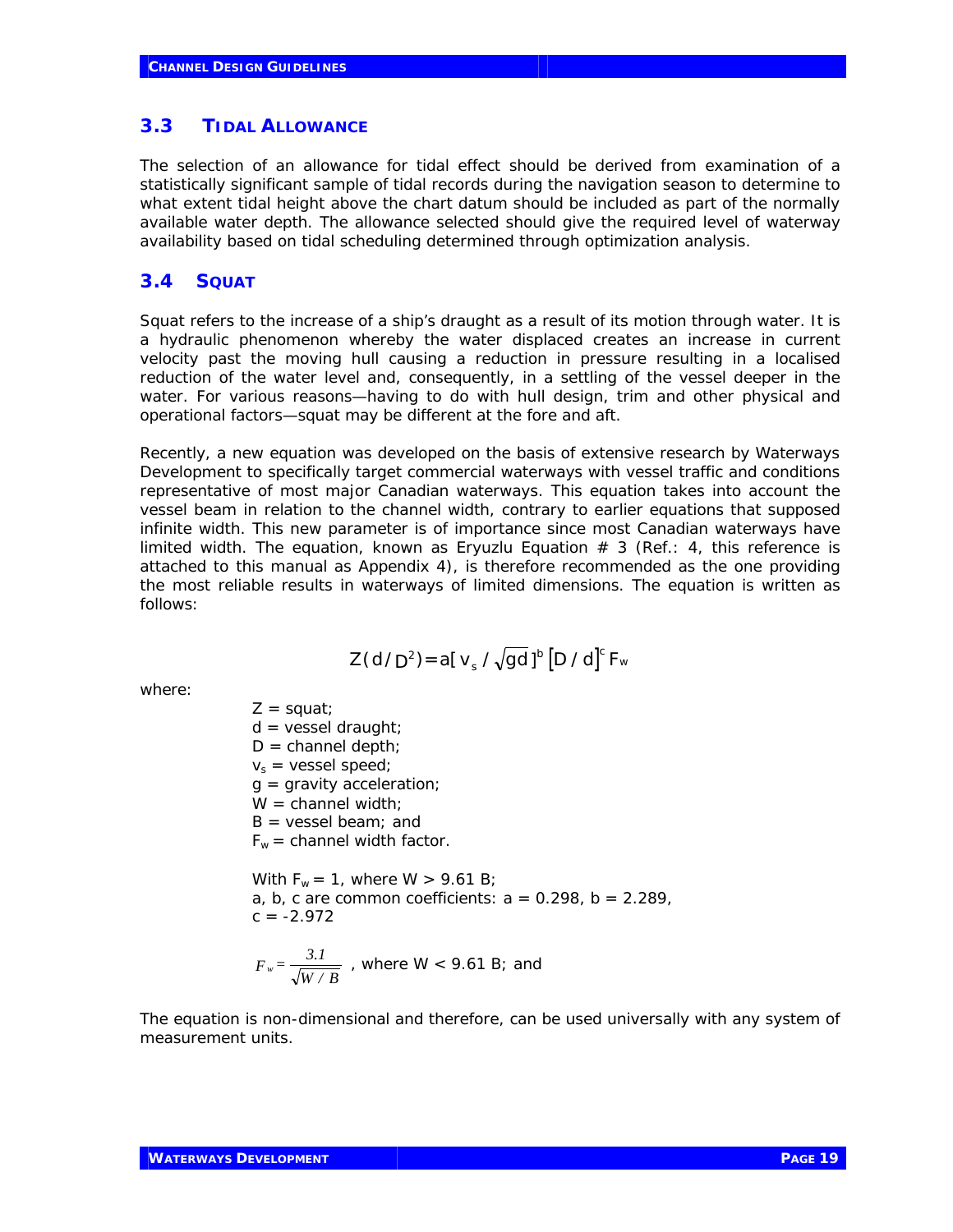## *Applications***<sup>5</sup>**

The formula applies for:

- 1. vessels ranging from 19,000 DWT to 227,000 DWT, representing general cargo or crude carriers (block coefficient over 0.80);
- 2. a channel that is shallow and relatively straight;
- 3. the channel width may range from unrestricted to four times the vessel beam;
- 4. speeds ranging from about 2 knots to about 14 knots;
- 5. maximum trim of about 10 % of draft;
- 6. the predominant squat is fore squat; and
- 7. vessel loaded draft equal to or greater than 80% of the registered draft.

Formulae, by definition, tend to generalize the real situation. Therefore, good judgement, experience and common sense are required in the use of this and any formula.

## **3.5 DEPTH ALLOWANCE FOR EXPOSURE**

The selection of the exposure allowance should take into account the movements of heaving, pitching and rolling caused by local conditions, and should be based on available information on the local wave climate and vessel traffic considerations.

The allowance should be selected so as to minimize arrival and departure delays accounting for economic considerations. If a substantial allowance is required for a minimal reduction in delays or the delay problems are minimal with low traffic, the allowance can be omitted. However, for other cases, the supplementary depth can be based on the information provided in **Table 10**. (Larger values may be required in waterways on the East and West Coasts).

| Table 10: Additional Depth Allowance for Exposure <sup>6</sup> |                        |
|----------------------------------------------------------------|------------------------|
| Exposure                                                       | <b>Depth Allowance</b> |
| Unexposed                                                      | 0 <sub>m</sub>         |
| Medium Exposure (Minor Vessel Heaving)                         | $.15 \; \mathrm{m}$    |
| <b>Fully Exposed</b>                                           | $.30 \; \mathrm{m}$    |

## **3.6 FRESH WATER ADJUSTMENT**

Salinity increases the density of water, in turn reducing the draught of the vessel in the waterway. Design of the waterway depth should account for fluctuations in the salinity that may occur in an estuary exposed to tidal influences and river discharges. An adjustment for fresh water should account for the decreased buoyancy of the vessel.

A rule of thumb to determine the additional loading allowance for vessels in fresh water is to set it at 2-3% of the salt water draught (Ref.: 1,5,9).

*<sup>7</sup> The planner should consider these when undertaking the determination of the squat.*

*<sup>8</sup> These values represent typical allowances for the Great Lakes waterways.*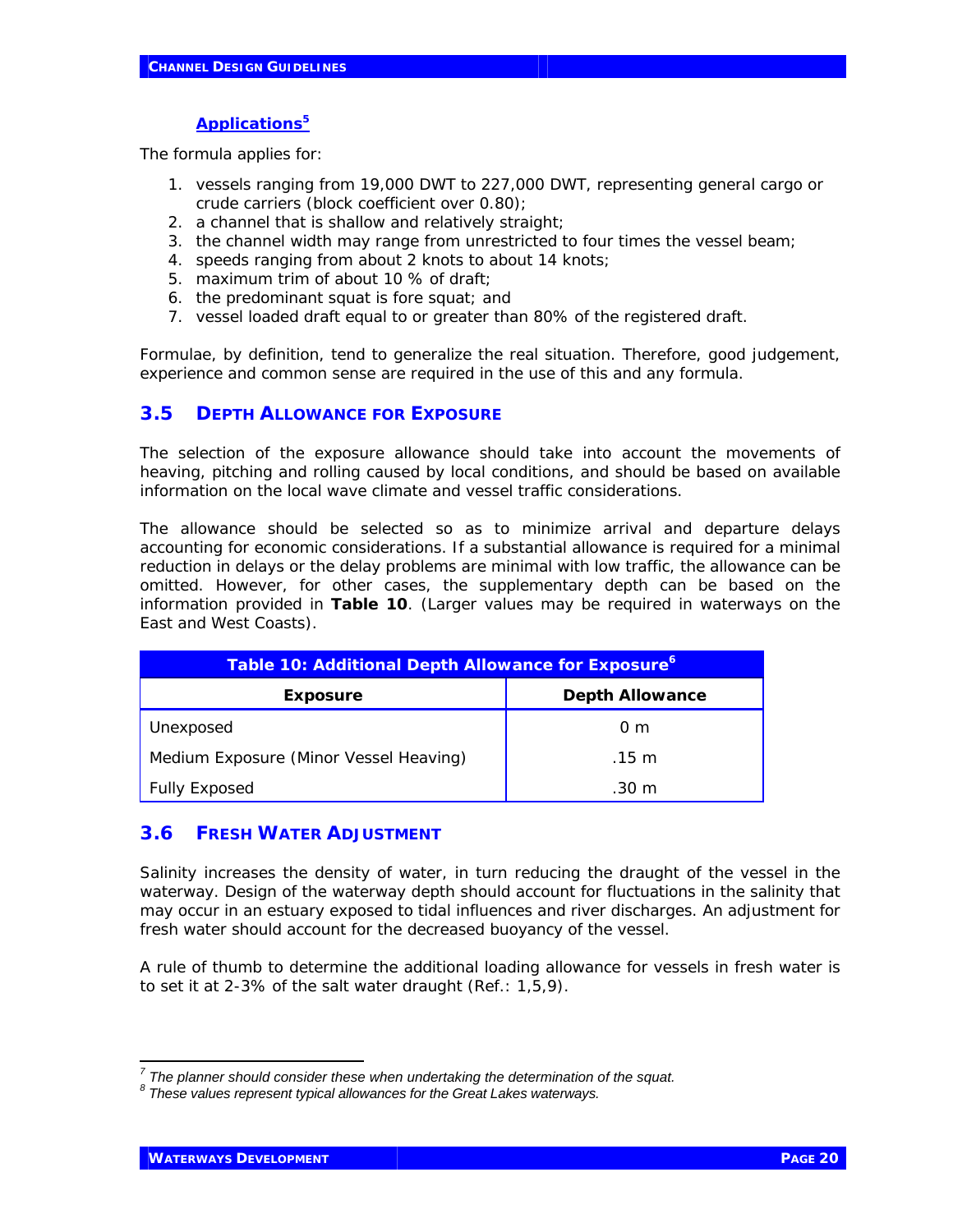#### **3.7 BOTTOM MATERIAL ALLOWANCE**

This allowance, also known as the Net Underkeel Clearance, is by definition the minimum safety margin between the keel of the vessel and the project (advertised) waterway depth. This allowance is provided in addition to the allowances for squat, trim, freshwater and the influence of the design wind and wave conditions in order to ensure a safety margin against striking the bottom. The value is a function of the nature of the bottom, the handling characteristics of the vessel and the operational character of the waterway. **Table 111** summarises the values that may be used as a function of the Bottom Material.

| Table 11: Additional Depth Allowance for Bottom Material |                        |
|----------------------------------------------------------|------------------------|
| <b>Bottom Material</b>                                   | <b>Depth Allowance</b> |
| Soft                                                     | $0.25 \text{ m}$       |
| Medium (Sand)                                            | $0.60 \; m$            |
| Hard Bottom (Rock)                                       | $0.90 \;{\rm m}$       |

*(Ref: 2,7,8,9)*

#### **3.8 MANOEUVRABILITY MARGIN**

The Manoeuvrability Margin is made up of the allowance for bottom material (or the Net Underkeel Clearance) and the exposure allowance. This margin is a measure of the minimum required to allow the vessel to manoeuvre adequately in the waterway. A minimum margin of 1.0 m is generally used for the operation of large vessels. Therefore, the sum of the Bottom Material Allowance and Exposure Allowance should be at least 1.0 m to accommodate the Manoeuvrability Margin for vessels of 250,000 DWT and greater (Ref.: 10).

#### **3.9 OVERDEPTH ALLOWANCE**

Overdepth Allowance refers to an allowance to account for waterway siltation between dredging and tolerance of sounding and dredging.

The dredging tolerance varies with the type of dredging plant employed and the bottom conditions. The average acceptable tolerance is 0.3 m. If the bottom material is soft and can be displaced by a ship, no tolerance allowance is necessary (Ref.: 1).

An allowance for siltation is usually based on the anticipated accumulation patterns of the silt. The allowance is designed to accommodate the siltation between dredging operations.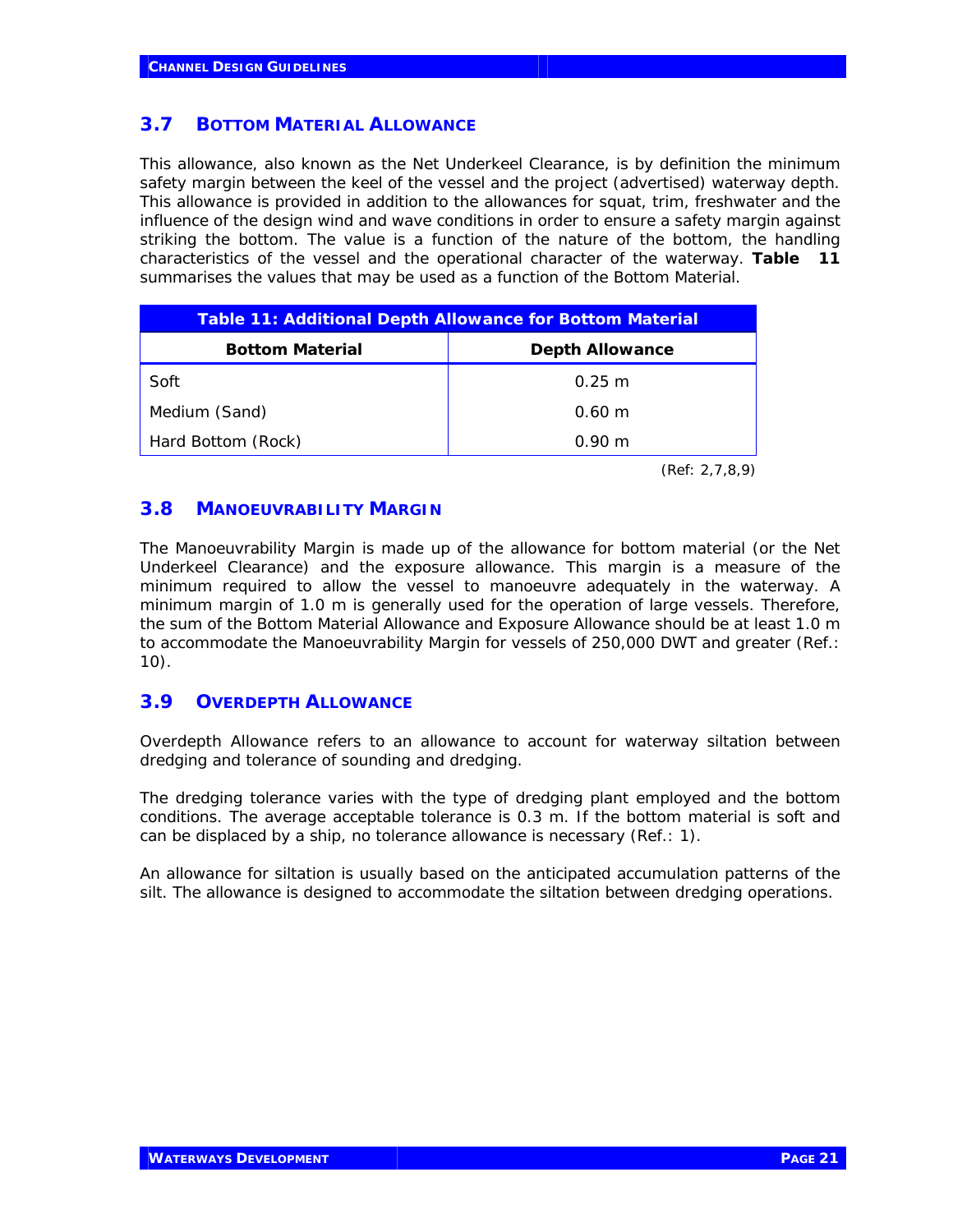#### **3.10 DEPTH TRANSITION**

All reaches of the waterway must be examined and depths set according to the varying conditions encountered. This, and the natural bathymetry of the waterway, will lead to the provision of different depths in adjacent sections of the waterway.

If the transition between adjacent reaches is large, the sudden change in Underkeel Clearance will have an effect on the current velocities and hydrostatic pressure on the hull. The result will be a change in the ship's performance, manoeuvrability and draught.

Vessel squat in a transition area is presently being evaluated by Waterways Development. The preliminary analysis shows that the squat would increase by 15% to 20% when the transition is from deep water to shallow water.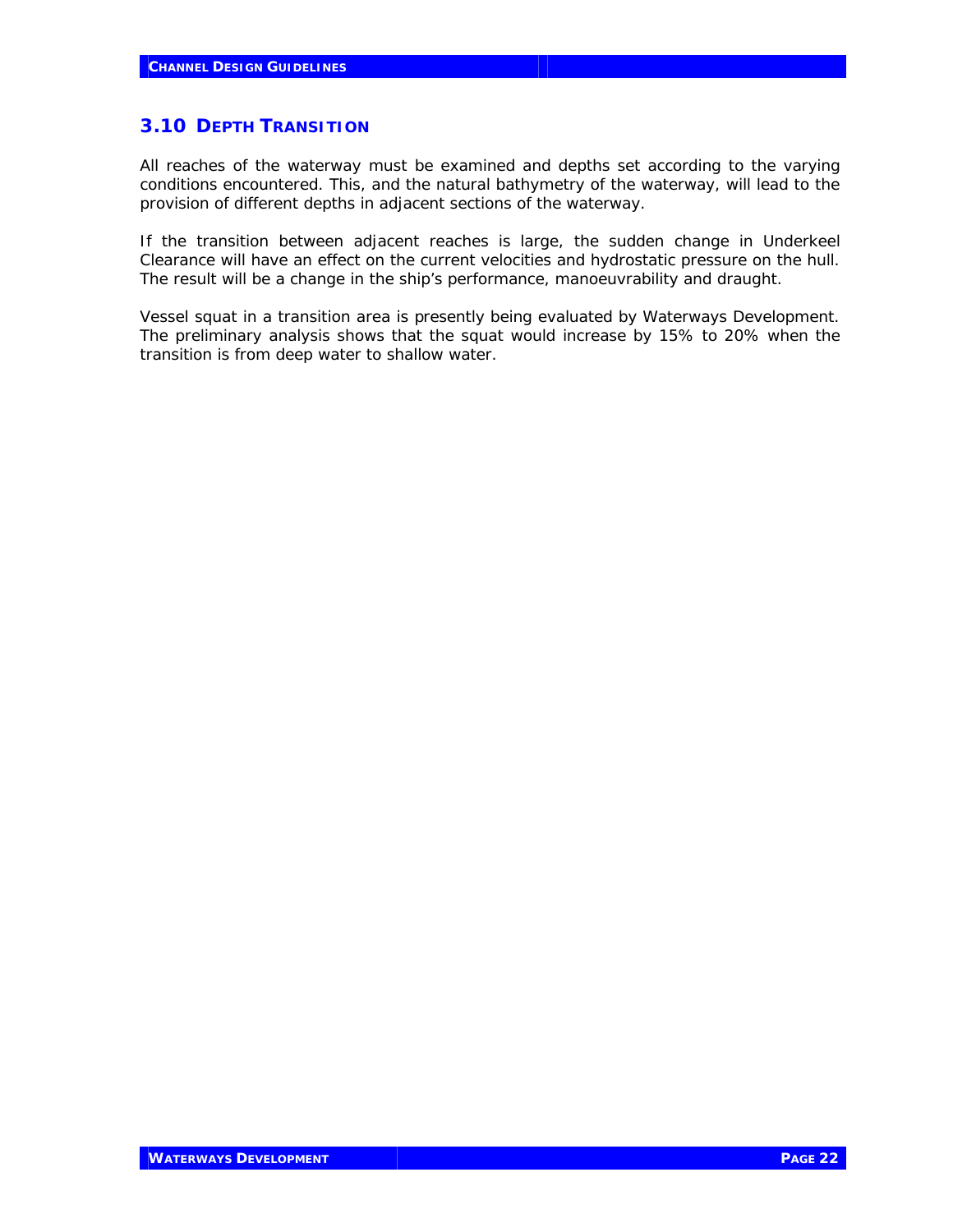## **4 — SIDE SLOPE**

The selection of a suitable side slope is necessary to reduce waterway maintenance and for protection of vessels. In order to minimize hull damage, a maximum side slope of 1:1 is recommended to allow some movement of the vessel up the bank in the event of a collision. **Table 12** provides a guide to the maximum slopes for stability. Slope stability analyses should be undertaken to ensure the factor of safety of the slope is greater than 1.25.

| <b>Table 12: Recommended Side Slopes</b>                         |                                           |
|------------------------------------------------------------------|-------------------------------------------|
| <b>SOIL MATERIAL</b>                                             | <b>SIDE SLOPE</b><br>Horizontal: Vertical |
| All Materials, minimum required side slopes                      | 1:1                                       |
| <b>Preferred side slopes</b>                                     |                                           |
| Firm Rock                                                        | 1:1                                       |
| Fissured rock, more or less disintegrated rock,<br>tough hardpan | 1:1                                       |
| Cemented gravel, stiff clay soils, ordinary hardpan              | 1:1                                       |
| Firm, gravely, clay soil                                         | 1:1                                       |
| Average loam, gravely loam                                       | 3:2                                       |
| Firm clay                                                        | 3:2                                       |
| Loose sandy loam                                                 | 2:1                                       |
| Very sandy soil                                                  | 3:1                                       |
| Sand and gravel, without or with little fines<br>٠               | $3:1 - 4:1$                               |
| Sand and gravel with fines                                       | $4:1 - 5:1$                               |
| Muck and peat soil                                               | 4:1                                       |
| Mud and soft silt                                                | $6:1 - 8:1$                               |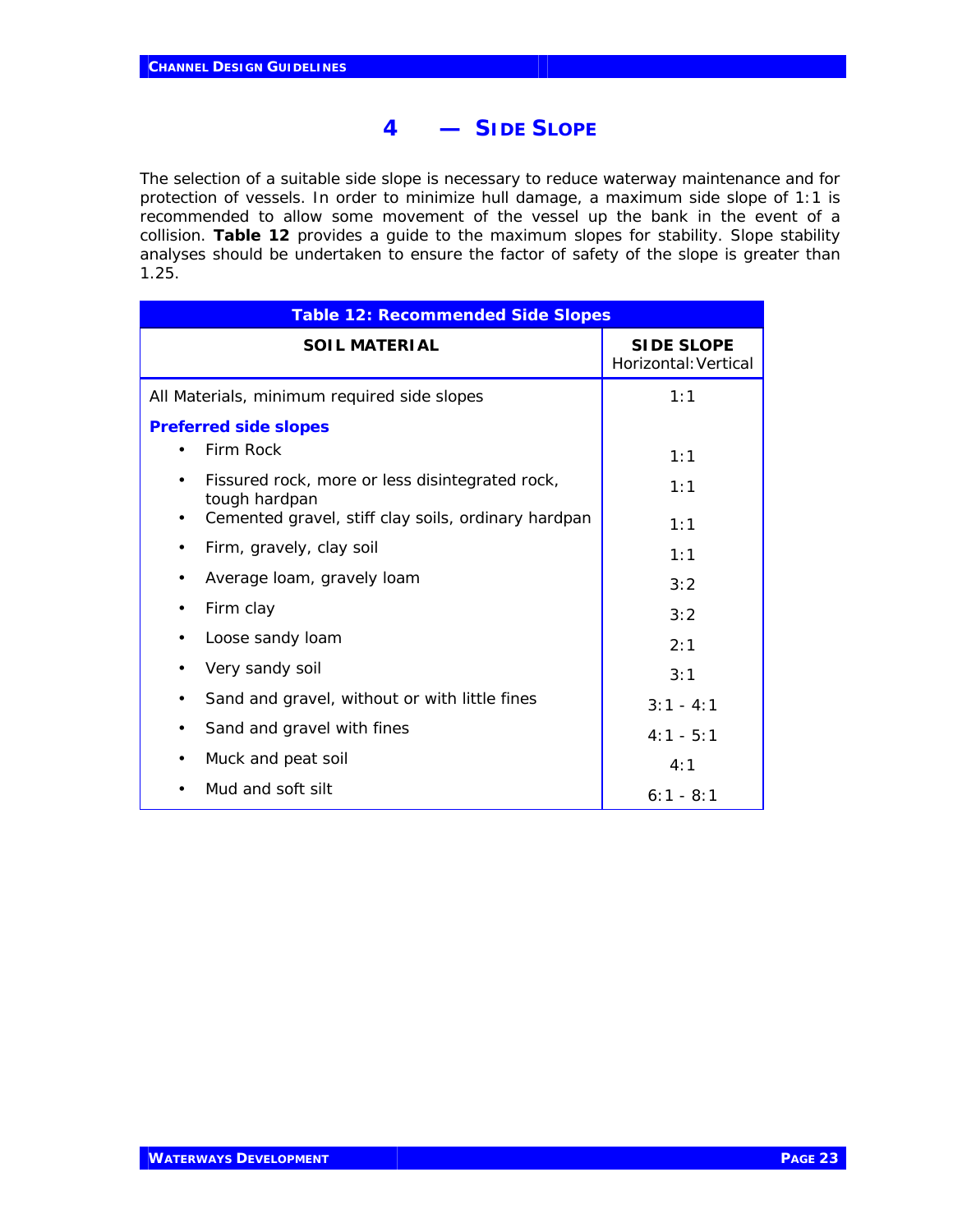## **5 — BENDS**

Bends in channels should only be employed where absolutely necessary because of the difficult navigation conditions that result from the imbalance in flow and velocity with changes in the channel direction. This, in turn, creates moment and hydrodynamic forces that increase steering difficulty of the vessel transiting the bend.

Design of the channel bend should account for: a radius of curvature that reflects the vessel's turning ability; an increase in width to accommodate the manoeuvring difficulties encountered; transition zones from the straight channel section to the widened bend; and proper alignment.

## **5.1 RADIUS OF CURVATURE**

The radius of curvature for the channel bend must be designed for the poorest turning vessel that is likely to use the channel. The main factors affecting a vessel's turning ability are Underkeel Clearance, block coefficient, rudder area ratio and trim.

Where bends are necessary in a channel, **Table 13** provides the minimum requirements that should be applied for ships to proceed without tug assistance at a speed of 10 kts or to avoid widening approach to bend.

| <b>Table 13: Channel Bend Radius</b> |                            |
|--------------------------------------|----------------------------|
| <b>Angle of Turn</b>                 | <b>Radius of Curvature</b> |
| Less than $25^\circ$                 | 3 L                        |
| $25^{\circ}$ - $35^{\circ}$          | 5 L                        |
| $35^{\circ}$ - $55^{\circ}$          | 8 L                        |
| Greater than 55°                     | 10 L                       |

*where L = target vessel length (Ref: 5,7,8,11)*

However, for radius values below the figures in **Table 13** and requiring more than 20% of rudder, tug assistance should be considered.

Bends with radii of 10 L or more are considered minor (i.e., navigationally, they are considered straight channels requiring no widening through the bend) (Ref.: 11).

## **5.2 WIDTH**

-

In the cases when the radius of curvature is not minor, a supplementary width has to be added to the ship lane width of the straight channel to account for manoeuvring difficulties, as well as incertitude with respect to the vessel's path while transiting the bend. There is a sideslip that occurs which depends mainly on the depth/draught ratio (D/d). This slip causes the vessel to sweep out a path wider than its beam; this excess varies from approx. 0.3B at  $D/d = 1.1$  to 1.6B in deep water<sup>7</sup>. The magnitude of the width increase is also a function of the vessel turning angle, radius of curvature, sight distance, environmental

<sup>7</sup> *Approach Channels, A Guide for Designs; Final report of the joint Working Group PIANC and IAPH; Supplement to Bulletin no 95; June 1997; Page 19.*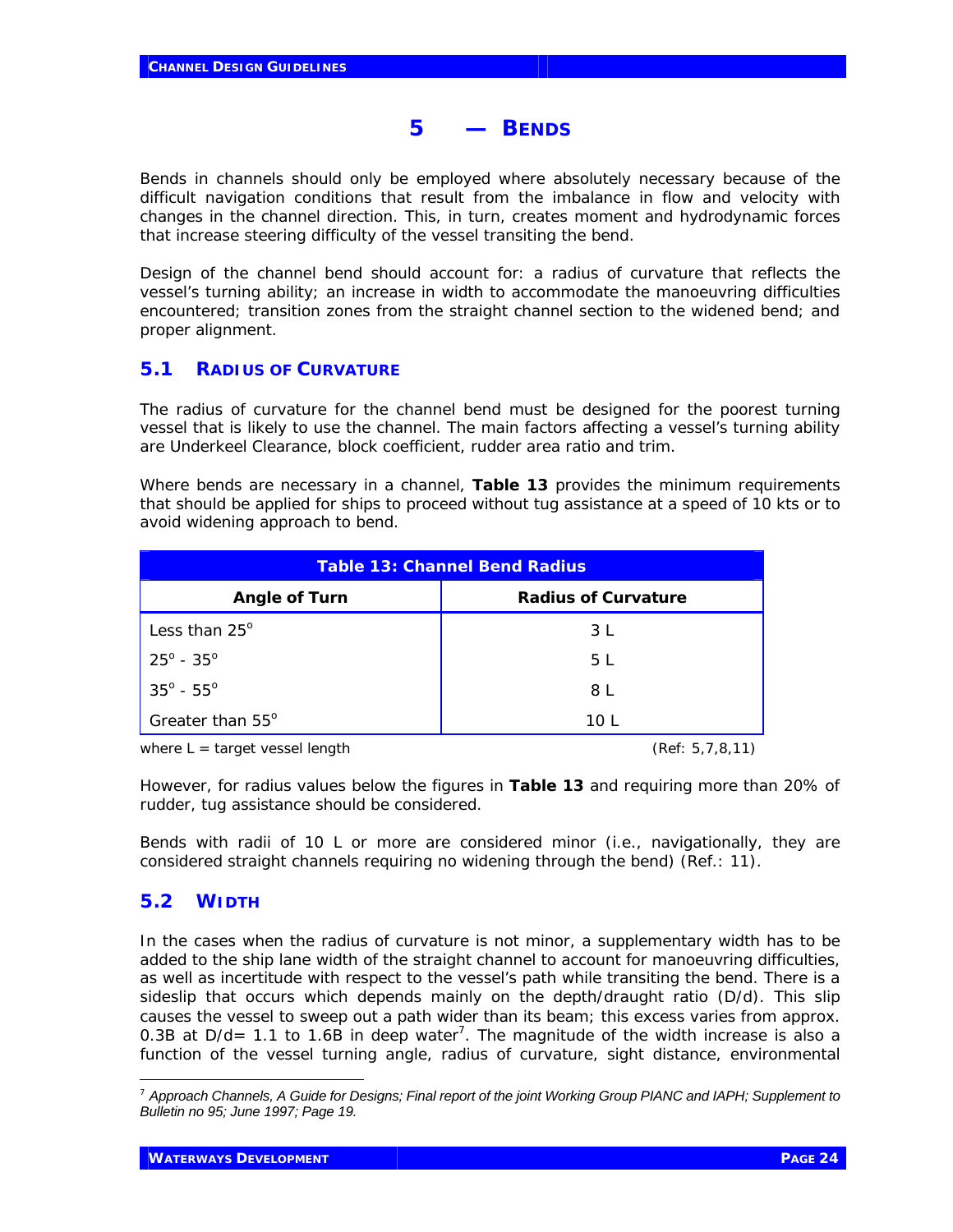conditions, as well as the length, beam, speed and manoeuvrability of the vessel. The following equation for determining the increase in channel width in bends was developed from the Dave Taylor Model Basin studies:

$$
\Delta W = \frac{0.9144f v_s^2 L^2 F}{R_t C_c S}
$$

Where:

 $\Delta W =$  increase in the ship lane width, (m);

- $\phi$  = angle of turn, degrees;
- $v_s$  = speed of ship in channel relative to the bottom, (kts);
- $L =$  ship length,  $(m)$ ;
- $R_t$  = turning radius, (m);
- $C_c$  = coefficient of vessel manoeuvrability (turning ability)  $(poor = 1; good = 2; very good = 3);$
- S = unobstructed sight distance from the bridge of the ship, (metres); and
- $F = 1.0$  for one way traffic; 2.0 for two way traffic.

The minimum required sight distance, S, was determined by navigators during the Panama Canal studies to be 2446 m (1.52 statute miles) (Ref.: 5, 9).

Due to the difficulty in predicting the hydrodynamic forces as a vessel transits a gradually widening bend—especially when currents are flowing—it is recommended that the width of the channel should remain constant throughout the bend.

The increased channel width in a bend may be undertaken by one of three methods: (a) the cut-off method; (b) the parallel banks' method; and (c) the non-parallel banks' method (Ref.: 5). The cut-off method has been used for the St. Lawrence Seaway and has the advantage of requiring less dredging than the other methods. The Panama Canal studies, however, found that for certain applications the cut-off method produced undesirable current patterns (Ref.: 9).

In those areas where the minimum requirements for radius cannot be met and the channel cannot be widened, tug assistance shall be required.

## **5.3 TRANSITIONS**

A transition zone from the straight section of the channel to the increased width of the bend is required to provide for the increasing asymmetric forces exerted on the ship as it enters the turn. The ends of zones having different widths should be joined by straight lines of length at least equal to the reach of the target vessel (Ref.: 11), but not less than a length/additional width ratio of 10:1 to provide a smoother change from the straight section to the widened cross section of the bend. The widening of the channel should occur on the straight portions of the channel and not on the bend itself. Figure provides an explanation of the vessel reach calculations.

Figure summarises the criteria for dimensioning a parallel widened channel bend.

#### *Transitions - Design Example*

Find the transition length for a channel bend widened to an additional 20 m when, Vessel speed,  $v_s$  = 4.12 m/s (8 kts)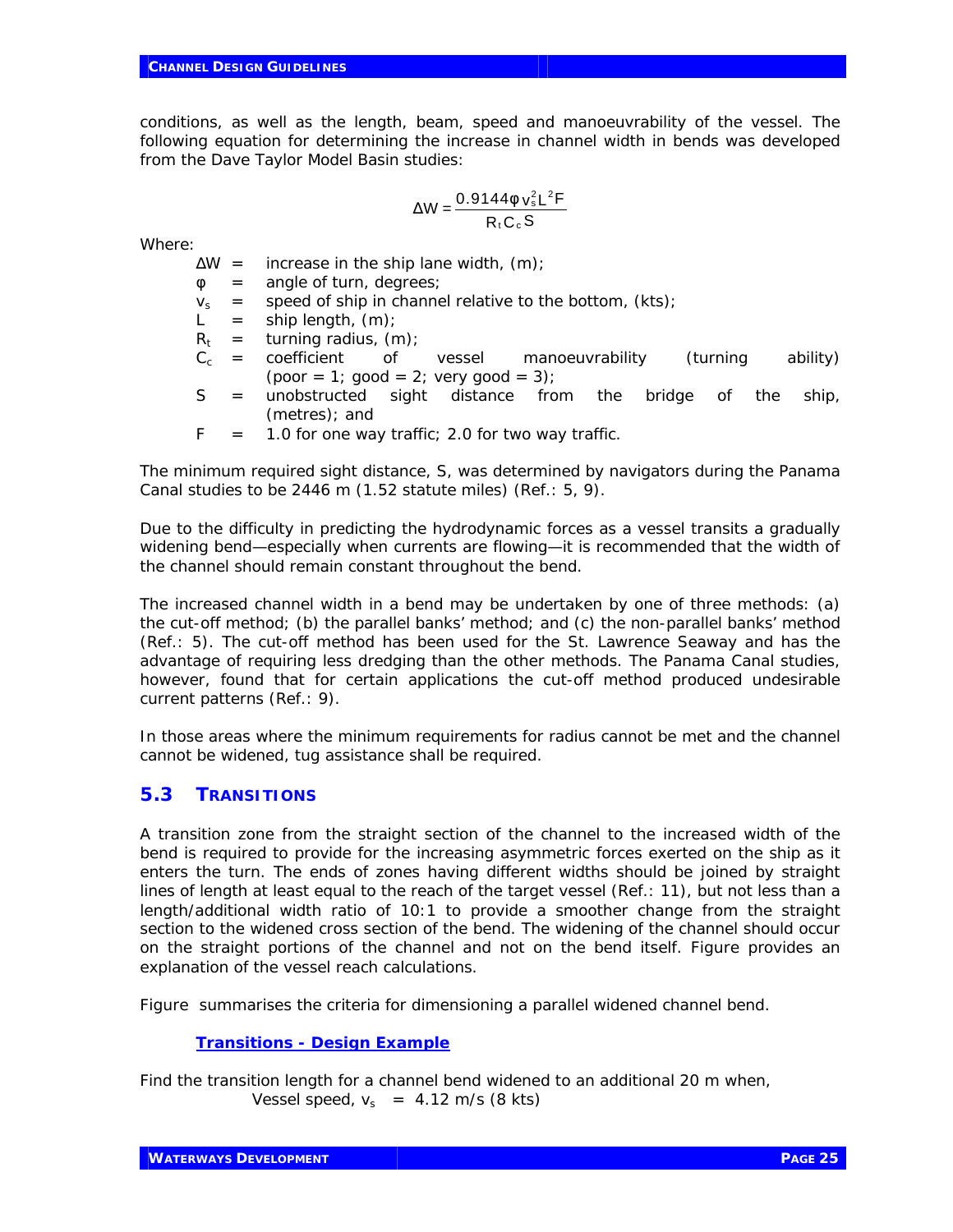Turning lag,  $T = 30$  seconds Reach  $= T x v_s$  $= 30 \times 4.12 = 123.5 \text{ m}$ 

Compare to the ratio of transition length/additional width (Lt/Wa)

| 123.5/20 | $= 6:1 < 10:1$    |
|----------|-------------------|
| Reach.   | $= 20 \times 10$  |
|          | $= 200 \text{ m}$ |

Therefore, the length of the transition is 200 m, since the recommended minimum ratio is 10:1. **Table 14** provides some recommended transition ratios for vessels based on their manoeuvrability.

| Table 14: Transition Zone Lt/Wa Ratios |                         |
|----------------------------------------|-------------------------|
| <b>Vessel Manoeuvrability</b>          | <b>Transition Ratio</b> |
| Excellent                              | 10:1                    |
| Good                                   | 10:1                    |
| Poor                                   | 15:1                    |

## **5.4 DISTANCE BETWEEN CURVES**

A straight section should be available between the end of one curve and the start of another curve equal to at least five times the target vessel's length. Further, reverse curves should be avoided. (Ref.: 1)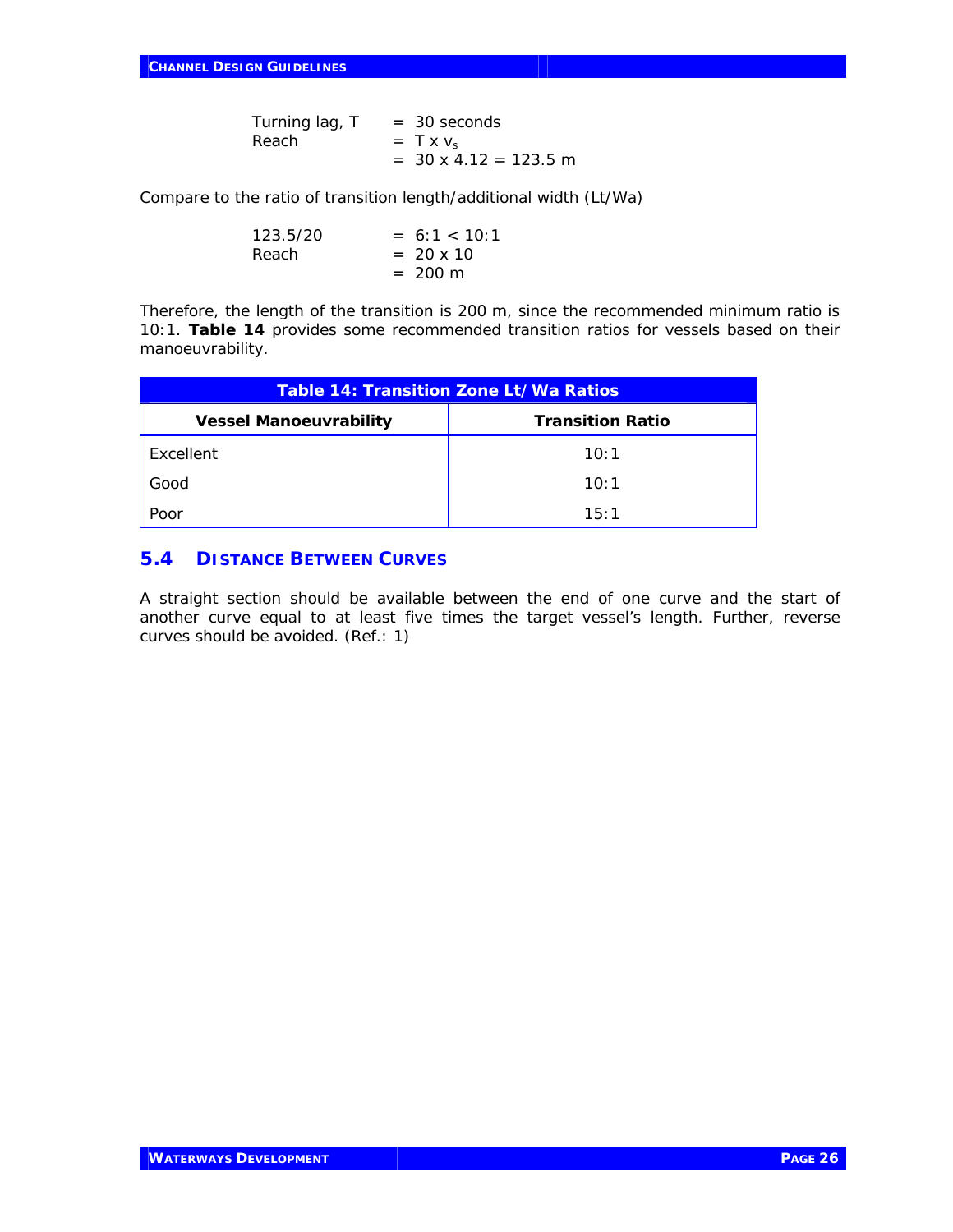

| Turning Lag | $= T + t'/2 = T$ (since t' is small compared to T) |
|-------------|----------------------------------------------------|
| Reach       | $=$ t x ship's speed                               |
| Advance     | $=$ Reach + turning radius                         |

Figure 6: Determination of Ship's Reach and Advance

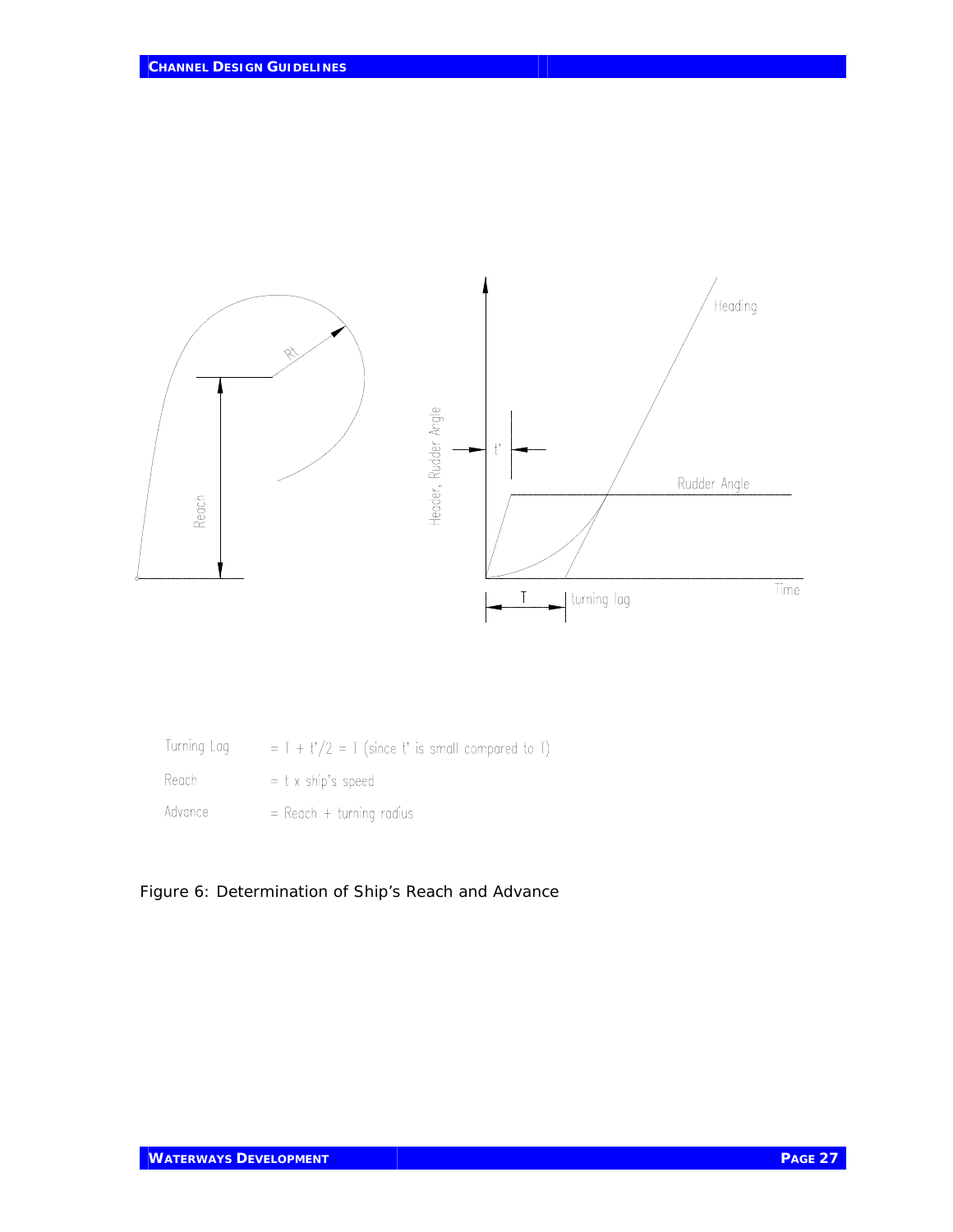

Figure 7: Typical Parallel Widened Curve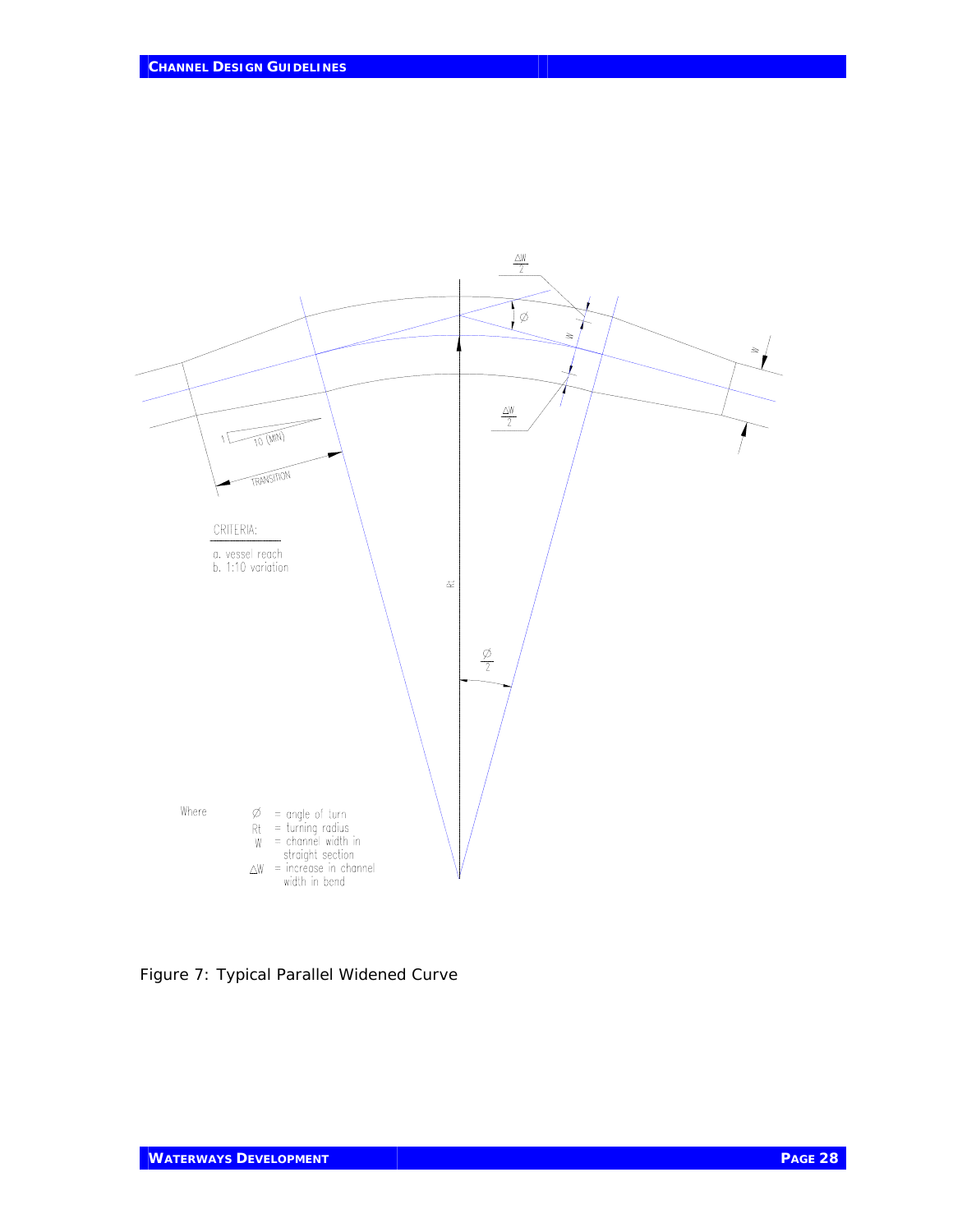# **6 — BRIDGE CLEARANCE**

## **6.1 GENERAL**

Bridge clearance should be sufficient to permit safe transit of the maximum-size vessel expected to use the waterway.

#### **6.2 HORIZONTAL CLEARANCE**

The horizontal bridge clearance selected should consider the following:

- 1. traffic density and whether one-way or two-way traffic and/or overtaking will be permitted;
- 2. alignment and velocity of the current;
- 3. risk of collisions;
- 4. consequences of collision because of hazardous cargo, damage to bridge and vessel and interruption of waterway and bridge traffic; and
- 5. cost of bridge pier protection against ramming (in recent years, computer modelling has been used to determine horizontal clearances based on probabilistic methods for measuring deviation from the ships' intended paths) (Ref.: 1).

## **6.3 VERTICAL CLEARANCE**

The vertical clearance is the distance from the water surface to the lowest member of the bridge structure. A water level that is exceeded only two percent or less of the time during the life of the project is a reasonable design criteria for determining the near maximum surface for a heavily used channel. The distance between the top of the vessel and the lowest member of the bridge is dependent upon the vessel's motion characteristics and should be at least 3 m.

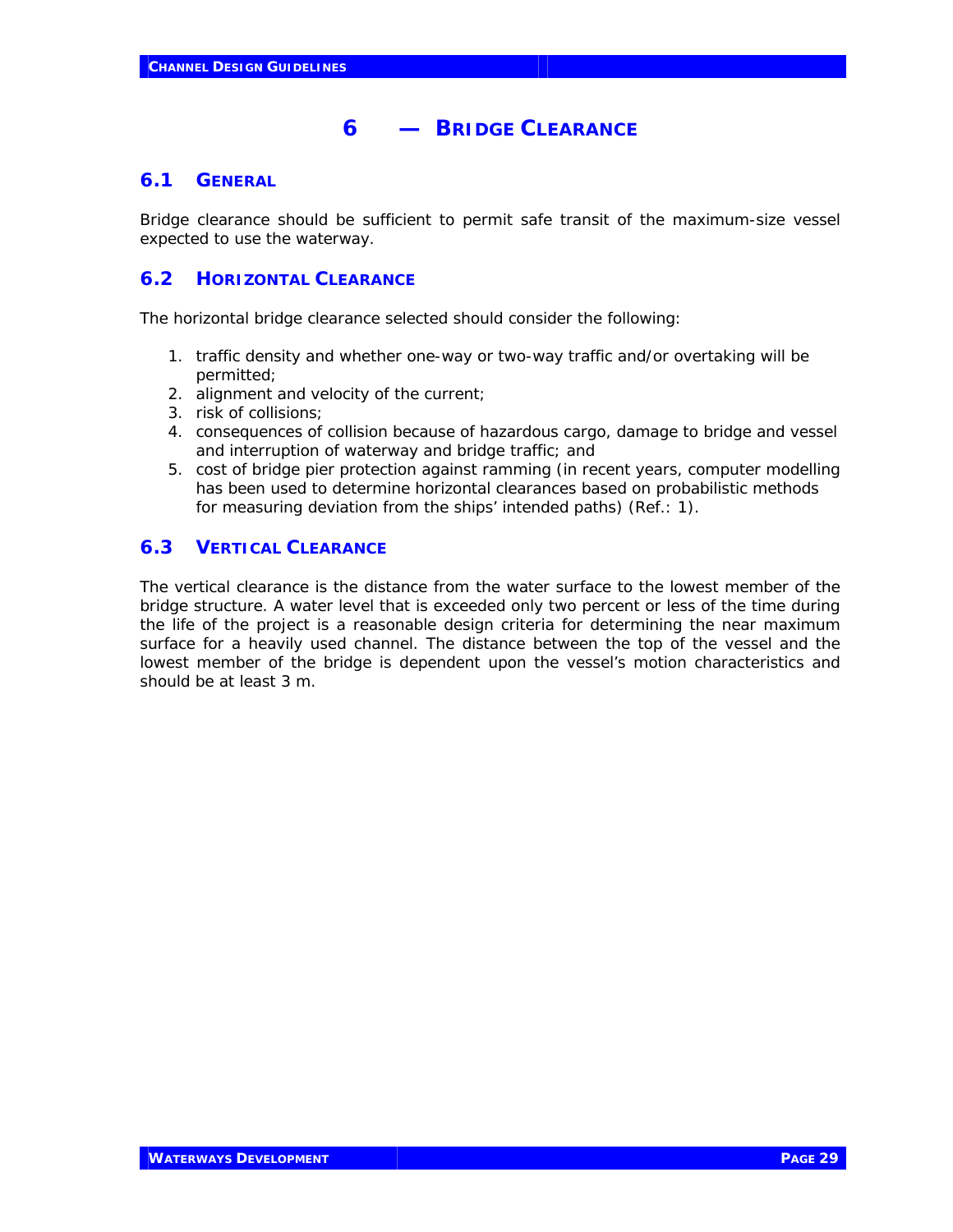# **7 — ECONOMIC OPTIMUM DESIGN**

For larger traffic in limited-depth waterways, reconciliation between safety and efficiency becomes a complex challenge, both to the regulatory and operational agencies. For the regulatory agencies, it is extremely important to ensure that safety is not compromised for the sake of efficiency. For the operational agencies, it is equally important that efficiency is not compromised in order to optimize safety.

The optimum design of a waterway requires studies of the estimated costs and benefits of various plans and alternatives considering safety, efficiency and environmental impact. These studies are used to determine the most economical and functional channel alignment and design considering initial dredging, maintenance and replacement costs for different design levels (Ref.: 1).

The economic optimization of a waterway requires study of several alignments and channel dimensions (width and depth) that are acceptable for safe and efficient navigation. Costs are developed for the alignment and dimension for each alternative. Benefits are determined by transportation savings with consideration of vessel trip time and tonnage, delays for tides, weather conditions and the effects of reduced depths in waterways that have rapid shoaling tendencies.